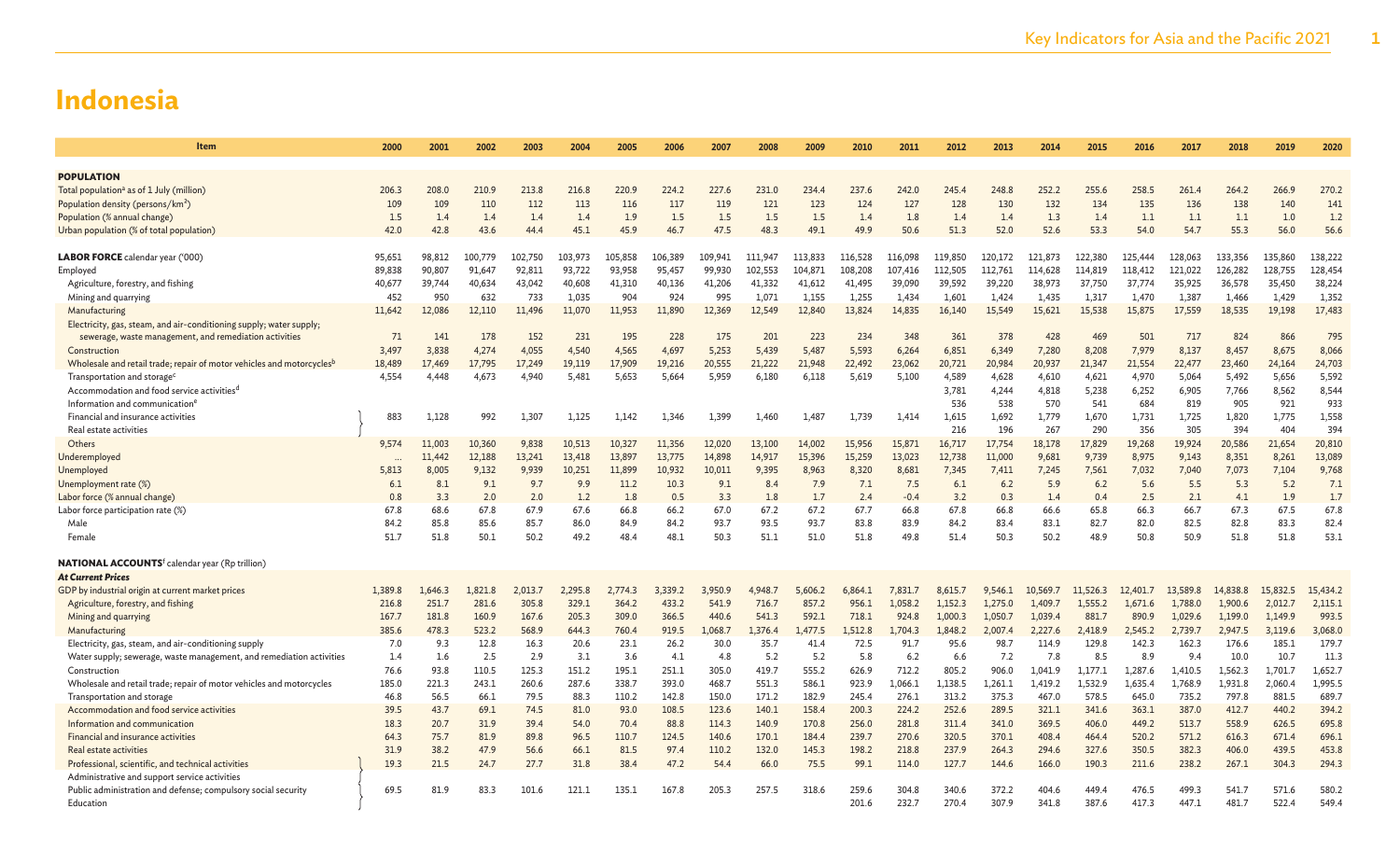| Item                                                               | 2000    | 2001    | 2002     | 2003     | 2004     | 2005     | 2006     | 2007     | 2008     | 2009     | 2010     | 2011     | 2012     | 2013     | 2014     | 2015     | 2016     | 2017     | 2018     | 2019     | 2020     |
|--------------------------------------------------------------------|---------|---------|----------|----------|----------|----------|----------|----------|----------|----------|----------|----------|----------|----------|----------|----------|----------|----------|----------|----------|----------|
| Human health and social work activities                            | 15.8    | 20.2    | 24.9     | 31.4     | 38.9     | 48.7     | 58.2     | 70.0     | 83.8     | 97.5     | 66.4     | 76.4     | 86.2     | 96.9     | 109.1    | 123.2    | 132.1    | 144.8    | 158.1    | 174.7    | 201.1    |
| Arts, entertainment, and recreation                                | 4.8     | 5.4     | 6.2      | 6.8      | 7.6      | 8.7      | 10.2     | 11.3     | 13.0     | 14.8     |          |          |          |          |          |          |          |          |          |          |          |
| Other service activities                                           | 39.7    | 44.8    | 51.2     | 59.0     | 69.3     | 83.7     | 100.1    | 111.6    | 127.4    | 143.2    | 101.1    | 113.0    | 122.6    | 140.3    | 163.5    | 190.6    | 211.4    | 239.3    | 268.6    | 309.0    | 302.6    |
| Activities of households as employers; undifferentiated goods- and |         |         |          |          |          |          |          |          |          |          |          |          |          |          |          |          |          |          |          |          |          |
| services-producing activities of households for own use            |         |         |          |          |          |          |          |          |          |          |          |          |          |          |          |          |          |          |          |          |          |
| Activities of extraterritorial organizations and bodies            |         |         |          |          |          |          |          |          |          |          |          |          |          |          |          |          |          |          |          |          |          |
| Gross value added at basic prices                                  |         |         |          |          |          |          |          |          |          |          | 6,683.7  | 7.675.9  | 8.429.7  | 9.308.3  | ,306.2   | 11,163.2 | 11.958.9 | 13,066.6 | 14,236.8 | 15,181.4 | 14,873.0 |
| Taxes less subsidies on products                                   |         |         |          |          |          |          |          |          |          |          | 180.5    | 155.8    | 186.0    | 237.8    | 263.5    | 363.1    | 442.9    | 523.2    | 602.0    | 651.1    | 561.1    |
| Net factor income from abroad                                      | $-92.2$ | $-61.1$ | $-54.5$  | $-77.4$  | $-105.4$ | $-135.0$ | $-142.3$ | $-162.5$ | $-175.9$ | $-196.2$ | $-182.8$ | $-216.9$ | $-243.2$ | $-285.3$ | $-354.4$ | $-382.3$ | $-397.1$ | $-430.6$ | $-442.2$ | $-481.3$ | $-415.7$ |
| GNI                                                                | 1,297.6 | 1,585.3 | 1,767.3  | 1,936.3  | 2,190.5  | 2,639.3  | 3,196.9  | 3,788.4  | 4,772.8  | 5,410.0  | 6,681.4  | 7,614.8  | 8,371.5  | 9,260.8  | 10,215.3 | 11,144.0 | 12,009.7 | 13,159.2 | 14,396.6 | 15,351.2 | 15,018.5 |
|                                                                    |         |         |          |          |          |          |          |          |          |          |          |          |          |          |          |          |          |          |          |          |          |
| <b>Structure of Output</b> (% of GDP at current basic prices)      |         |         |          |          |          |          |          |          |          |          |          |          |          |          |          |          |          |          |          |          |          |
| Agriculture                                                        | 15.6    | 15.3    | 15.5     | 15.2     | 14.3     | 13.1     | 13.0     | 13.7     | 14.5     | 15.3     | 14.3     | 13.8     | 13.7     | 13.7     | 13.7     | 13.9     | 14.0     | 13.7     | 13.4     | 13.3     | 14.2     |
| Industry                                                           | 45.9    | 46.5    | 44.5     | 43.7     | 44.6     | 46.5     | 46.9     | 46.8     | 48.1     | 47.7     | 43.9     | 44.8     | 44.6     | 43.7     | 43.0     | 41.4     | 40.8     | 41.0     | 41.4     | 40.6     | 39.7     |
| <b>Services</b>                                                    | 38.5    | 38.3    | 40.1     | 41.1     | 41.0     | 40.3     | 40.1     | 39.5     | 37.5     | 37.1     | 41.8     | 41.4     | 41.8     | 42.6     | 43.3     | 44.7     | 45.3     | 45.4     | 45.2     | 46.1     | 46.1     |
|                                                                    |         |         |          |          |          |          |          |          |          |          |          |          |          |          |          |          |          |          |          |          |          |
| Expenditure on GDP at current market prices                        | 1.389.8 | 1.646.3 | 1,821.8  | 2.013.7  | 2.295.8  | 2,774.3  | 3,339.2  | 3,950.9  | 4,948.7  | 5,606.2  | 6,864.1  | 7.831.7  | 8,615.7  | 9.546.1  | 10.569.7 | 11,526.3 | 12,401.7 | 13.589.8 | 14,838.8 | 15,832.5 | 15,434.2 |
| Final consumption expenditure                                      | 947.6   | 1.153.1 | 1.364.2  | 1.535.8  | 1.723.9  | 2,010.6  | 2.380.7  | 2,840.3  | 3,416.8  | 3,828.6  | 4,477.0  | 5.050.1  | 5.655.2  | 6,333.6  | 7.035.6  | 7.745.6  | 8.353.1  | 9.023.1  | 9.793.7  | 10,566.7 | 10,535.0 |
| Household final consumption                                        | 856.8   | 1,039.7 | 1,232.0  | 1,372.1  | 1,532.9  | 1,785.6  | 2,092.7  | 2,510.5  | 3,000.0  | 3,291.0  | 3,786.1  | 4,260.1  | 4,768.7  | 5,321.1  | 5,915.2  | 6,490.9  | 7,027.0  | 7,623.1  | 8,274.2  | 8,965.8  | 8,900.0  |
| NPISHs final consumption                                           |         |         |          |          |          |          |          |          |          |          | 72.8     | 80.5     | 89.6     | 103.9    | 124.2    | 131.0    | 144.5    | 160.6    | 180.9    | 206.1    | 201.3    |
| General government final consumption                               | 90.8    | 113.4   | 132.2    | 163.7    | 191.1    | 225.0    | 288.1    | 329.8    | 416.9    | 537.6    | 618.2    | 709.5    | 796.8    | 908.6    | 996.2    | 1,123.7  | 1,181.6  | 1.239.5  | 1,338.6  | 1.394.8  | 1,433.7  |
| Gross capital formation                                            | 309.2   | 371.1   | 389.9    | 515.5    | 552.3    | 695.8    | 848.2    | 984.6    | 1.376.5  | 1,737.1  | 2.256.9  | 2,583.2  | 3,021.7  | 3,229.6  | 3,657.2  | 3,926.2  | 4,199.1  | 4,581.2  | 5,129.8  | 5,348.3  | 4,995.6  |
| Gross fixed capital formation<br>Public                            | 275.9   | 323.9   | 354.0    | 392.8    | 515.4    | 655.9    | 805.8    | 985.6    | 1,370.7  | 1.744.4  | 2,127.8  | 2,451.9  | 2,819.0  | 3,051.5  | 3,436.9  | 3,782.0  | 4,040.2  | 4,370.6  | 4,791.2  | 5,121.4  | 4,897.8  |
| Private                                                            |         |         |          |          |          |          |          |          |          |          |          |          |          |          |          |          |          |          |          |          |          |
| Changes in inventories                                             | 33.3    | 47.2    | 36.0     | 122.7    | 36.9     | 40.0     | 42.4     | $-1.1$   | 5.8      | $-7.3$   | 129.1    | 131.3    | 202.6    | 178.1    | 220.2    | 144.2    | 158.9    | 210.6    | 338.6    | 226.9    | 97.9     |
| Acquisitions less disposals of valuables                           |         |         |          |          |          |          |          |          |          |          |          |          |          |          |          |          |          |          |          |          |          |
| Exports of goods and services                                      | 569.5   | 642.6   | 595.5    | 613.7    | 739.6    | 945.1    | 1.036.3  | 1.163.0  | .475.1   | 1.354.4  | 1,667.9  | 2.061.9  | 2,119.0  | 2,283.8  | 2,501.4  | 2,439.0  | 2,367.4  | 2,742.1  | 3,116.5  | 2,920.5  | 2,649.8  |
| Exports of goods                                                   |         |         |          |          |          |          |          |          |          |          | 1,520.3  | 1.890.4  | 1.918.0  | 2,044.4  | 2,223.3  | 2,131.6  | 2,039.6  | 2,386.7  | 2,708.7  | 2,500.7  | 2,435.9  |
| <b>Exports of services</b>                                         |         |         | $\cdots$ |          | $\cdots$ |          |          |          |          |          | 147.6    | 171.5    | 200.9    | 239.4    | 278.1    | 307.4    | 327.8    | 355.4    | 407.9    | 419.8    | 213.9    |
| Less: Imports of goods and services                                | 423.3   | 506.4   | 480.8    | 465.9    | 632.4    | 830.1    | 855.6    | 1,003.3  | 1,422.9  | 1,197.1  | 1.537.7  | 1,868.1  | 2,152.9  | 2,359.2  | 2,580.5  | 2,394.9  | 2,273.5  | 2,606.3  | 3,275.1  | 3,008.6  | 2,472.9  |
| Imports of goods                                                   |         |         |          |          |          |          |          |          |          |          | 1,280.7  | 1,596.5  | 1.850.0  | 2,012.9  | 2.177.3  | 1.963.5  | 1,852.0  | 2,154.4  | 2,753.5  | 2.479.5  | 2,111.6  |
| Imports of services                                                |         |         |          |          |          |          |          |          |          |          | 257.0    | 271.6    | 302.9    | 346.3    | 403.3    | 431.4    | 421.6    | 451.9    | 521.7    | 529.1    | 361.3    |
| <b>Statistical discrepancy</b>                                     | $-13.1$ | $-14.0$ | $-47.0$  | $-185.4$ | $-87.7$  | $-47.2$  | $-70.4$  | $-33.6$  | 103.1    | $-116.8$ |          | 4.6      | $-27.2$  | 58.4     | $-44.0$  | $-189.6$ | $-244.3$ | $-150.3$ | 73.8     | 5.6      | $-273.4$ |
| <b>Structure of Demand</b> (% of GDP at current market prices)     |         |         |          |          |          |          |          |          |          |          |          |          |          |          |          |          |          |          |          |          |          |
| Household final consumption <sup>g,h</sup>                         | 61.7    | 63.2    | 67.6     | 68.1     | 66.8     | 64.4     | 62.7     | 63.5     | 60.6     | 58.7     | 55.2     | 54.4     | 55.3     | 55.7     | 56.0     | 56.3     | 56.7     | 56.1     | 55.8     | 56.6     | 57.7     |
| Government final consumption                                       | 6.5     | 6.9     | 7.3      | 8.1      | 8.3      | 8.1      | 8.6      | 8.3      | 8.4      | 9.6      | 9.0      | 9.1      | 9.2      | 9.5      | 9.4      | 9.7      | 9.5      | 9.1      | 9.0      | 8.8      | 9.3      |
| Gross capital formation                                            | 22.2    | 22.5    | 21.4     | 25.6     | 24.1     | 25.1     | 25.4     | 24.9     | 27.8     | 31.0     | 32.9     | 33.0     | 35.1     | 33.8     | 34.6     | 34.1     | 33.9     | 33.7     | 34.6     | 33.8     | 32.4     |
| Changes in inventories                                             | 2.4     | 2.9     | 2.0      | 6.1      | 1.6      | 1.4      | 1.3      | $-0.0$   | 0.1      | $-0.1$   | 1.9      | 1.7      | 2.4      | 1.9      | 2.1      | 1.3      | 1.3      | 1.5      | 2.3      | 1.4      | 0.6      |
| Exports of goods and services                                      | 41.0    | 39.0    | 32.7     | 30.5     | 32.2     | 34.1     | 31.0     | 29.4     | 29.8     | 24.2     | 24.3     | 26.3     | 24.6     | 23.9     | 23.7     | 21.2     | 19.1     | 20.2     | 21.0     | 18.4     | 17.2     |
| Imports of goods and services                                      | 30.5    | 30.8    | 26.4     | 23.1     | 27.5     | 29.9     | 25.6     | 25.4     | 28.8     | 21.4     | 22.4     | 23.9     | 25.0     | 24.7     | 24.4     | 20.8     | 18.3     | 19.2     | 22.1     | 19.0     | 16.0     |
| Statistical discrepancy                                            | $-0.9$  | $-0.8$  | $-2.6$   | $-9.2$   | $-3.8$   | $-1.7$   | $-2.1$   | $-0.9$   | 2.1      | $-2.1$   |          | 0.1      | $-0.3$   | 0.6      | $-0.4$   | $-1.6$   | $-2.0$   | $-1.1$   | 0.5      | 0.0      | $-1.8$   |
|                                                                    |         |         |          |          |          |          |          |          |          |          |          |          |          |          |          |          |          |          |          |          |          |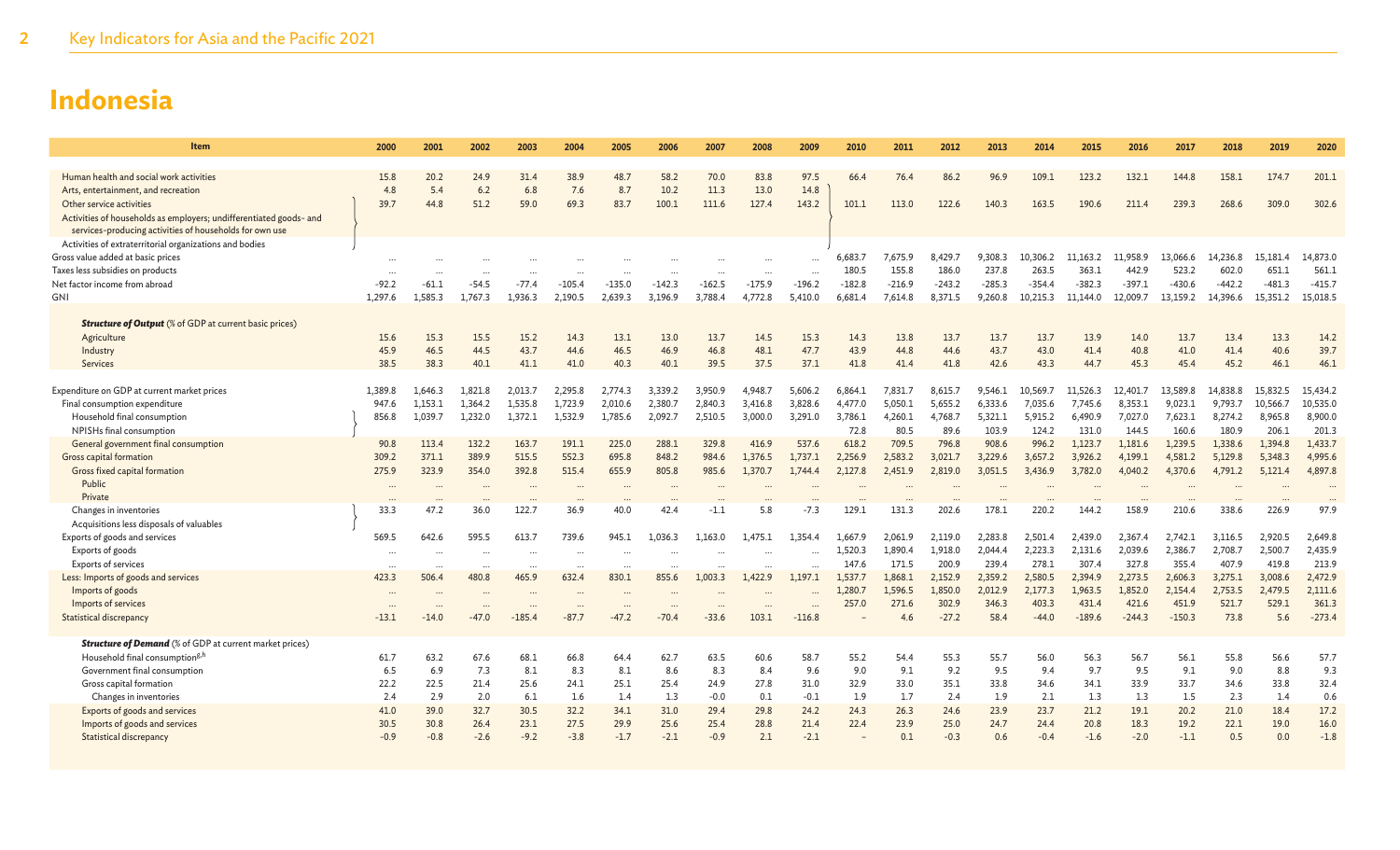| Item                                                                 | 2000    | 2001    | 2002    | 2003      | 2004    | 2005     | 2006     | 2007     | 2008                     | 2009     | 2010    | 2011    | 2012    | 2013    | 2014    | 2015    | 2016    | 2017    | 2018     | 2019     | 2020     |
|----------------------------------------------------------------------|---------|---------|---------|-----------|---------|----------|----------|----------|--------------------------|----------|---------|---------|---------|---------|---------|---------|---------|---------|----------|----------|----------|
|                                                                      |         |         |         |           |         |          |          |          |                          |          |         |         |         |         |         |         |         |         |          |          |          |
| <b>At Constant Prices</b>                                            |         |         |         |           |         |          |          |          |                          |          |         |         |         |         |         |         |         |         |          |          |          |
| GDP by industrial origin at 2000   2010 market prices                | 1.389.8 | 1,440.4 | 1,505.2 | 1,577.2   | 1,656.5 | 1,750.8  | 1,847.1  | 1,964.3  | 2,082.5                  | 2,178.9  | 6,864.1 | 7.287.6 | 7,727.1 | 8,156.5 | 8,564.9 | 8,982.5 | 9.434.6 | 9,912.9 | 10,425.9 | 10,949.0 | 10,722.4 |
| Agriculture, forestry, and fishing                                   | 216.8   | 223.9   | 231.6   | 240.4     | 247.2   | 253.9    | 262.4    | 271.5    | 284.6                    | 295.91   | 956.1   | 993.9   | 1,039.4 | 1,083.1 | 1,129.1 | 1,171.4 | 1.211.0 | 1,258.4 | 1,307.3  | 1.354.4  | 1,378.1  |
| Mining and quarrying                                                 | 167.7   | 168.2   | 169.9   | 167.6     | 160.1   | 165.2    | 168.0    | 171.3    | 172.5                    | 180.2    | 718.1   | 749.0   | 771.6   | 791.1   | 794.5   | 767.3   | 774.6   | 779.7   | 796.5    | 806.2    | 790.5    |
| Manufacturing                                                        | 385.6   | 398.3   | 419.4   | 441.8     | 470.0   | 491.6    | 514.1    | 538.1    | 557.8                    | 570.1    | 1,512.8 | 1,607.5 | 1,697.8 | 1.772.0 | 1,854.3 | 1,934.5 | 2,016.9 | 2,103.5 | 2,193.4  | 2,276.7  | 2,209.9  |
| Electricity, gas, steam, and air-conditioning supply                 | 7.0     | 7.6     | 8.1     | 8.6       | 9.1     | 9.7      | 10.3     | 11.5     | 12.9                     | 15.0     | 72.5    | 76.7    | 84.4    | 88.8    | 94.0    | 94.9    | 100.0   | 101.6   | 107.1    | 111.4    | 108.8    |
| Water supply; sewerage, waste management, and remediation activities | 1.4     | 1.5     | 1.7     | 1.7       | 1.8     | 1.9      | 1.9      | 2.0      | 2.1                      | 2.2      | 5.8     | 6.1     | 6.3     | 6.5     | 6.9     | 7.4     | 7.6     | 8.0     | 8.4      | 9.0      | 9.4      |
| Construction                                                         | 76.6    | 80.1    | 84.5    | 89.6      | 96.3    | 103.6    | 112.2    | 121.8    | 131.0                    | 140.3    | 626.9   | 683.4   | 728.2   | 772.7   | 826.6   | 879.2   | 925.0   | 987.9   | 1,048.1  | 1,108.4  | 1,072.3  |
| Wholesale and retail trade; repair of motor vehicles and motorcycles | 185.0   | 191.6   | 199.5   | 210.7     | 222.3   | 241.9    | 257.8    | 282.1    | 301.9                    | 302.0    | 923.9   | 1,013.2 | 1,067.9 | 1,119.3 | 1,177.3 | 1,207.2 | 1,255.8 | 1,311.7 | 1,376.9  | 1,440.3  | 1,386.7  |
| Transportation and storage                                           | 46.8    | 49.7    | 52.4    | 57.5      | 62.5    | 66.4     | 70.8     | 72.8     | 74.8                     | 79.6     | 245.4   | 265.8   | 284.7   | 304.5   | 326.9   | 348.9   | 374.8   | 406.7   | 435.3    | 463.2    | 393.5    |
| Accommodation and food service activities                            | 39.5    | 41.7    | 43.8    | 45.9      | 48.9    | 51.8     | 54.7     | 58.3     | 61.9                     | 66.4     | 200.3   | 214.0   | 228.2   | 243.7   | 257.8   | 268.9   | 282.8   | 298.1   | 315.1    | 333.3    | 299.2    |
| Information and communication                                        | 18.3    | 20.6    | 23.8    | 28.0      | 34.4    | 42.9     | 54.0     | 69.5     | 91.1                     | 112.6    | 256.0   | 281.7   | 316.3   | 349.2   | 384.5   | 421.8   | 459.2   | 503.4   | 538.8    | 589.5    | 651.9    |
| Financial and insurance activities                                   | 64.3    | 69.0    | 72.3    | 76.4      | 81.4    | 85.6     | 87.7     | 94.7     | 101.9                    | 105.6    | 239.7   | 256.4   | 280.9   | 305.5   | 319.8   | 347.3   | 378.3   | 399.0   | 415.6    | 443.1    | 457.5    |
| Real estate activities                                               | 31.9    | 34.1    | 37.3    | 40.5      | 44.1    | 47.7     | 51.8     | 55.8     | 60.8                     | 64.0     | 198.2   | 213.4   | 229.3   | 244.2   | 256.4   | 267.0   | 279.5   | 289.6   | 299.6    | 316.9    | 324.3    |
| Professional, scientific, and technical activities                   | 19.3    | 20.1    | 21.9    | 23.4      | 25.6    | 28.0     | 30.6     | 33.1     | 36.1                     | 39.6     | 99.1    | 108.2   | 116.3   | 125.5   | 137.8   | 148.4   | 159.3   | 172.8   | 187.7    | 206.9    | 195.7    |
| Administrative and support service activities                        |         |         |         |           |         |          |          |          |                          |          |         |         |         |         |         |         |         |         |          |          |          |
| Public administration and defense; compulsory social security        | 69.5    | 70.2    | 70.5    | 71.1      | 72.3    | 73.7     | 76.6     | 80.8     | 84.4                     | 88.7     | 259.6   | 276.3   | 282.2   | 289.4   | 296.3   | 310.1   | 320.0   | 326.5   | 349.3    | 365.5    | 365.4    |
| Education                                                            |         |         |         |           |         |          |          |          |                          |          | 201.6   | 215.0   | 232.7   | 250.0   | 263.7   | 283.0   | 293.9   | 304.8   | 321.1    | 341.4    | 350.3    |
| Human health and social work activities                              | 15.8    | 16.8    | 18.1    | 19.6      | 21.1    | 22.6     | 24.2     | 25.8     | 27.7                     | 29.7     | 66.4    | 72.6    | 78.4    | 84.6    | 91.4    | 97.5    | 102.5   | 109.5   | 117.3    | 127.5    | 142.3    |
| Arts, entertainment, and recreation                                  | 4.8     | 5.0     | 5.5     | 5.8       | 6.3     | 6.7      | 7.2      | 7.8      | 8.3                      | 9.01     |         |         |         |         |         |         |         |         |          |          |          |
| Other service activities                                             | 39.7    | 41.9    | 44.9    | 48.6      | 53.2    | 57.8     | 62.7     | 67.4     | 72.7                     | 78.1     | 101.1   | 109.4   | 115.7   | 123.1   | 134.1   | 144.9   | 156.5   | 170.2   | 185.4    | 205.0    | 196.6    |
| Activities of households as employers; undifferentiated goods- and   |         |         |         |           |         |          |          |          |                          |          |         |         |         |         |         |         |         |         |          |          |          |
| services-producing activities of households for own use              |         |         |         |           |         |          |          |          |                          |          |         |         |         |         |         |         |         |         |          |          |          |
| Activities of extraterritorial organizations and bodies              |         |         |         |           |         |          |          |          |                          |          |         |         |         |         |         |         |         |         |          |          |          |
| Gross value added at basic prices                                    |         |         |         |           |         |          |          |          |                          |          | 6,683.7 | 7,142.6 | 7,560.3 | 7.953.3 | 3.351.4 | 8.699.5 | 9.097.7 | 9,531.3 | 10,002.9 | 10,498.8 | 10,332.6 |
| Taxes less subsidies on products                                     |         |         |         |           |         |          |          |          | $\overline{\phantom{a}}$ | $\cdots$ | 180.5   | 145.0   | 166.8   | 203.2   | 213.5   | 283.0   | 336.9   | 381.7   | 423.0    | 450.3    | 389.8    |
| Net factor income from abroad                                        | $-92.2$ | $-66.2$ | $-56.4$ | $-81.2$   | $-80.5$ | $-107.4$ | $-113.9$ | $-120.6$ | $-96.6$                  | $-109.8$ |         |         |         |         |         |         |         |         |          |          |          |
| <b>GNI</b>                                                           | 1.297.6 | 1.374.2 | 1,448.9 | 1.495.9   | 1.576.0 | 1.643.4  | 1,733.3  | 1.843.8  | 1,985.9                  | 2,069.0  |         |         |         |         |         |         |         |         |          |          |          |
| <b>Growth of Output</b> (% annual change)                            |         |         |         |           |         |          |          |          |                          |          |         |         |         |         |         |         |         |         |          |          |          |
| <b>GDP</b>                                                           | 4.9     | 3.6     | 4.5     | 4.8       | 5.0     | 5.7      | 5.5      | 6.3      | 6.0                      | 4.6      | 6.2     | 6.2     | 6.0     | 5.6     | 5.0     | 4.9     | 5.0     | 5.1     | 5.2      | 5.0      | $-2.1$   |
| Agriculture                                                          | 1.9     | 3.3     | 3.4     | 3.8       | 2.8     | 2.7      | 3.4      | 3.5      | 4.8                      | 4.0      | 3.0     | 3.9     | 4.6     | 4.2     | 4.2     | 3.8     | 3.4     | 3.9     | 3.9      | 3.6      | 1.8      |
| Industry                                                             | 5.9     | 2.7     | 4.3     | 3.8       | 3.9     | 4.7      | 4.5      | 4.7      | 3.7                      | 3.6      | 4.9     | 6.3     | 5.3     | 4.3     | 4.2     | 3.0     | 3.8     | 4.1     | 4.3      | 3.8      | $-2.8$   |
| <b>Services</b>                                                      | 5.2     | 4.9     | 5.2     | 6.4       | 7.1     | 7.9      | 7.3      | 9.0      | 8.7                      | 5.8      | 8.4     | 8.4     | 6.8     | 6.4     | 6.0     | 5.5     | 5.7     | 5.7     | 5.8      | 6.4      | $-1.4$   |
|                                                                      |         |         |         |           |         |          |          |          |                          |          |         |         |         |         |         |         |         |         |          |          |          |
| Expenditure on GDP at 2000   2010 market prices                      | 1,389.8 | 1,440.4 | 1,505.2 | 1,577.2   | 1,656.5 | 1,750.8  | 1,847.1  | 1.964.3  | 2,082.5                  | 2,178.9  | 6,864.1 | 7,287.6 | 7,727.1 | 8,156.5 | 8.564.9 | 8,982.5 | 9,434.6 | 9,912.9 | 10,425.9 | 10,949.0 | 10,722.4 |
| Final consumption expenditure                                        | 947.6   | 984.4   | 1,031.1 | 1,078.0   | 1,130.4 | 1,178.4  | 1,224.5  | 1,284.2  | 1,360.5                  | 1,444.9  | 4,477.0 | 4,706.4 | 4,959.5 | 5,239.8 | 5,486.7 | 5,755.8 | 6,006.0 | 6,283.0 | 6,603.3  | 6,928.4  | 6,783.0  |
| Household final consumption                                          | 856.8   | 886.7   | 920.7   | 956.6     | 1,004.1 | 1,043.8  | 1,076.9  | 1,130.8  | 1,191.2                  | 1,249.1  | 3,786.1 | 3,977.3 | 4,195.8 | 4,423.4 | 4,651.0 | 4,881.6 | 5,126.3 | 5,379.6 | 5,651.5  | 5,936.4  | 5,780.2  |
| NPISHs final consumption                                             |         |         |         |           |         |          |          |          |                          |          | 72.8    | 76.8    | 81.9    | 88.6    | 99.4    | 98.8    | 105.4   | 112.7   | 123.0    | 136.0    | 130.2    |
| General government final consumption                                 | 90.8    | 97.6    | 110.3   | 121.4     | 126.2   | 134.6    | 147.6    | 153.3    | 169.3                    | 195.8    | 618.2   | 652.3   | 681.8   | 727.8   | 736.3   | 775.4   | 774.3   | 790.8   | 828.9    | 855.9    | 872.6    |
| Gross capital formation                                              | 309.2   | 335.6   | 320.7   | 355.4     | 380.0   | 427.0    | 432.7    | 441.1    | 496.0                    | 508.0    | 2,256.9 | 2,434.6 | 2,701.9 | 2,778.8 | 2,936.1 | 3,024.2 | 3,175.0 | 3,355.6 | 3,641.7  | 3,727.6  | 3,471.0  |
| Gross fixed capital formation                                        | 275.9   | 293.8   | 307.6   | 309.4     | 354.9   | 393.5    | 403.7    | 441.4    | 493.8                    | 510.1    | 2,127.8 | 2,316.4 | 2,527.7 | 2,654.4 | 2,772.5 | 2,911.4 | 3,041.6 | 3,228.8 | 3,444.3  | 3,597.7  | 3,419.7  |
| Public                                                               |         |         |         |           |         |          |          |          |                          |          |         |         |         |         |         |         |         |         |          |          |          |
| Private                                                              |         |         |         | $\ddotsc$ |         |          |          |          |                          |          |         |         |         |         |         |         |         |         |          |          |          |
| Changes in inventories                                               | 33.3    | 41.8    | 13.1    | 46.0      | 25.1    | 33.5     | 29.0     | $-0.2$   | 2.2                      | $-2.1$   | 129.1   | 118.2   | 174.2   | 124.5   | 163.6   | 112.8   | 133.4   | 126.9   | 197.4    | 130.0    | 51.3     |
| Acquisitions less disposals of valuables                             |         |         |         |           |         |          |          |          |                          |          |         |         |         |         |         |         |         |         |          |          |          |
| Exports of goods and services                                        | 569.5   | 573.2   | 566.2   | 599.5     | 680.6   | 793.6    | 868.3    | 942.4    | 1,032.3                  | 932.21   | 1,667.9 | 1,914.3 | 1,945.1 | 2,026.1 | 2.047.9 | 2,004.5 | 1.971.2 | 2,146.6 | 2,286.4  | 2,266.7  | 2,092.0  |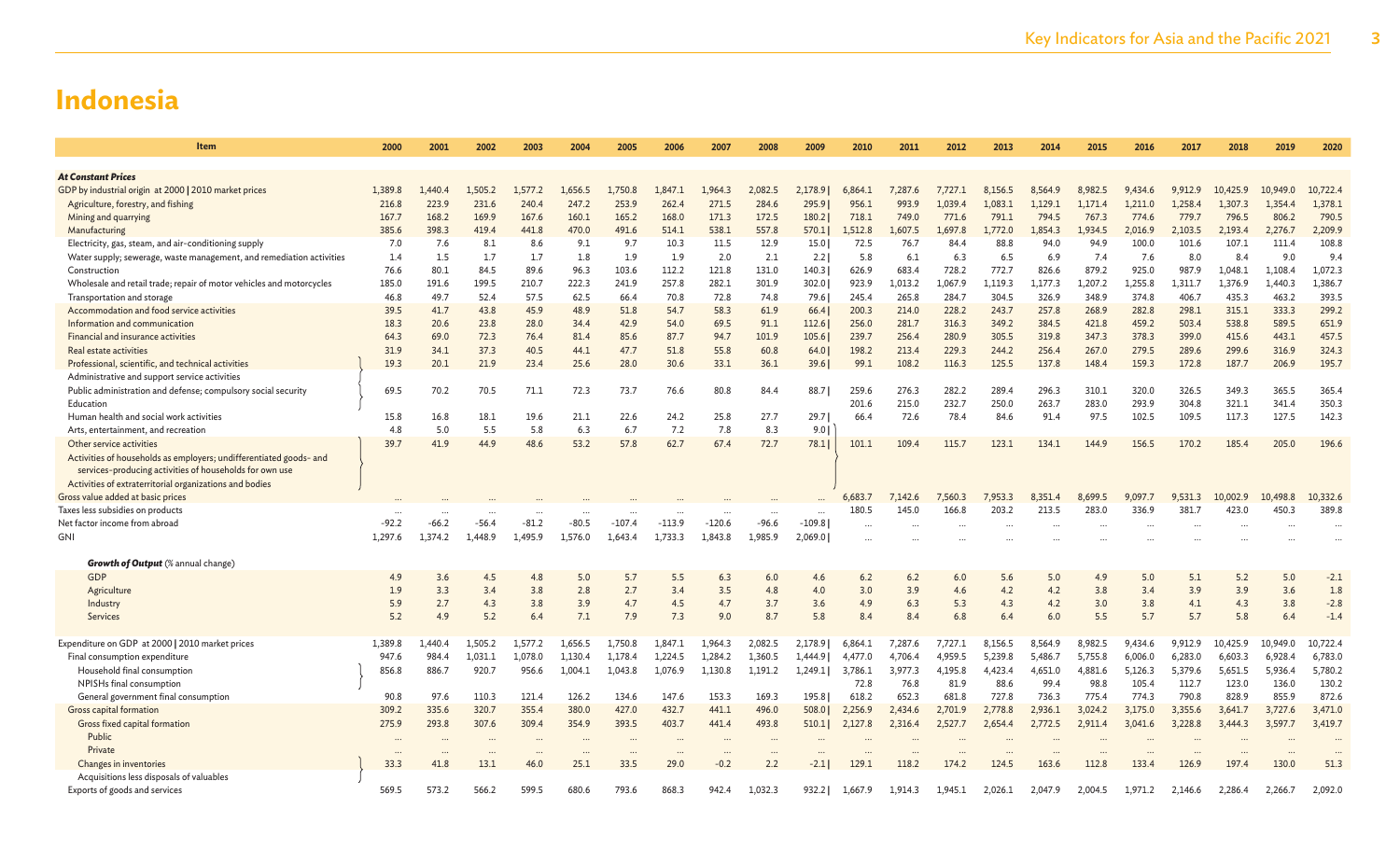| Item                                                              | 2000    | 2001     | 2002    | 2003    | 2004     | 2005     | 2006     | 2007     | 2008     | 2009     | 2010     | 2011              | 2012     | 2013     | 2014     | 2015     | 2016     | 2017     | 2018      | 2019     | 2020     |
|-------------------------------------------------------------------|---------|----------|---------|---------|----------|----------|----------|----------|----------|----------|----------|-------------------|----------|----------|----------|----------|----------|----------|-----------|----------|----------|
|                                                                   |         |          |         |         |          |          |          |          |          |          |          |                   |          |          |          |          |          |          |           |          |          |
| Exports of goods                                                  |         |          |         |         |          |          |          |          |          |          | 1,520.3  | 1,746.7           | 1,761.0  | 1,828.2  | 1,842.7  | 1.797.1  | 1,752.9  | 1,915.7  | 2,038.5   | 2,018.2  | 1,964.5  |
| <b>Exports of services</b>                                        |         |          |         |         |          |          |          |          |          |          | 147.6    | 167.6             | 184.0    | 198.0    | 205.2    | 207.3    | 218.3    | 230.8    | 247.9     | 248.5    | 127.5    |
| Less: Imports of goods and services                               | 423.3   | 441.0    | 422.3   | 428.9   | 543.2    | 639.7    | 694.6    | 757.6    | 833.3    | 708.51   | 1,537.7  | 1.768.8           | 1.910.3  | 1,945.9  | 1.987.1  | 1.862.9  | 1,818.1  | 1.964.8  | 2,203.3   | 2.040.4  | 1,740.2  |
| Imports of goods                                                  |         |          |         |         |          |          |          |          |          |          | 1,280.7  | 1.495.9           | 1.632.0  | 1,665.1  | 1,704.4  | 1,596.2  | 1,558.3  | 1,694.4  | 1,915.6   | 1,752.0  | 1,551.8  |
| Imports of services                                               |         | $\cdots$ |         |         |          |          |          |          |          |          | 257.0    | 272.9             | 278.3    | 280.8    | 282.7    | 266.8    | 259.8    | 270.4    | 287.7     | 288.4    | 188.4    |
| Statistical discrepancy                                           | $-13.1$ | $-11.8$  | 9.5     | $-26.9$ | 8.8      | $-8.5$   | 16.2     | 54.2     | 27.0     | 2.2      |          | 1.3               | 30.9     | 57.6     | 81.3     | 61.0     | 100.6    | 92.5     | 97.7      | 66.7     | 116.6    |
| <b>Growth of Demand</b> (% annual change)                         |         |          |         |         |          |          |          |          |          |          |          |                   |          |          |          |          |          |          |           |          |          |
| Household final consumption <sup>g</sup>                          | 1.6     | 3.5      | 3.8     | 3.9     | 5.0      | 4.0      | 3.2      | 5.0      | 5.3      | 4.9      | 4.7      | 5.1               | 5.5      | 5.4      | 5.1      | 5.0      | 5.0      | 4.9      | 5.1       | 5.0      | $-2.6$   |
| Government final consumption                                      | $-0.9$  | 7.6      | 13.0    | 10.0    | 4.0      | 6.6      | 9.6      | 3.9      | 10.4     | 15.7     | 0.3      | 5.5               | 4.5      | 6.7      | 1.2      | 5.3      | $-0.1$   | 2.1      | 4.8       | 3.3      | 1.9      |
| Gross capital formation                                           | 12.9    | 8.6      | $-4.5$  | 10.8    | 6.9      | 12.4     | 1.3      | 1.9      | 12.4     | 2.4      | 8.8      | 7.9               | 11.0     | 2.8      | 5.7      | 3.0      | 5.0      | 5.7      | 8.5       | 2.4      | $-6.9$   |
| Exports of goods and services                                     | 26.5    | 0.6      | $-1.2$  | 5.9     | 13.5     | 16.6     | 9.4      | 8.5      | 9.5      | $-9.7$   | 15.3     | 14.8              | 1.6      | 4.2      | 1.1      | $-2.1$   | $-1.7$   | 8.9      | 6.5       | $-0.9$   | $-7.7$   |
| Imports of goods and services                                     | 25.9    | 4.2      | $-4.2$  | 1.6     | 26.7     | 17.8     | 8.6      | 9.1      | 10.0     | $-15.0$  | 17.3     | 15.0              | 8.0      | 1.9      | 2.1      | $-6.2$   | $-2.4$   | 8.1      | 12.1      | $-7.4$   | $-14.7$  |
| <b>Investment Financing at Current Prices</b>                     |         |          |         |         |          |          |          |          |          |          |          |                   |          |          |          |          |          |          |           |          |          |
| Gross capital formation                                           | 309.2   | 371.1    | 389.9   | 515.5   | 552.3    | 695.8    | 848.2    | 984.6    | 1,376.5  | 1,737.1  | 2,256.9  | 2,583.2           | 3,021.7  | 3,229.6  | 3,657.2  | 3,926.2  | 4,199.1  | 4,581.2  | 5,129.8   | 5,348.3  | 4,995.6  |
| Gross national saving                                             | 361.2   | 441.8    | 419.3   | 416.5   | 476.7    | 675.2    | 860.8    | 994.8    | 1,408.0  | 1,629.0  | 2,246.5  | 2,601.7           | 2,755.8  | 2,970.9  | 3,241.6  | 3,476.1  | 3,692.9  | 4,194.0  | $\cdots$  |          |          |
| Gross domestic saving                                             | 442.2   | 493.3    | 457.7   | 477.9   | 571.9    | 763.7    | 958.5    | 1,110.6  | 1,531.9  | 1,777.6  | 2,387.1  | 2,781.7           | 2,960.5  | 3,212.5  | 3,534.1  | 3,780.7  | 4,053.6  | 4,564.4  | $\ddotsc$ |          | $\ddots$ |
| Net factor income from abroad                                     | $-92.2$ | $-61.1$  | $-54.5$ | $-77.4$ | $-105.4$ | $-135.0$ | $-142.3$ | $-162.5$ | $-175.9$ | $-196.2$ | $-182.8$ | $-216.9$          | $-243.2$ | $-285.3$ | $-354.4$ | $-382.3$ | $-397.0$ | $-430.6$ | $-442.2$  | $-481.3$ | $-415.7$ |
| Net current transfers from abroad                                 | 11.2    | 9.6      | 16.2    | 16.0    | 10.2     | 46.5     | 44.5     | 46.7     | 52.0     | 47.6     | 42.0     | 36.9              | 38.4     | 43.7     | 61.9     | 73.7     | 59.3     | 60.2     | 98.3      | 107.9    | 86.3     |
|                                                                   |         |          |         |         |          |          |          |          |          |          |          |                   |          |          |          |          |          |          |           |          |          |
| <b>Savings and Investment</b> (% of GDP at current market prices) |         |          |         |         |          |          |          |          |          |          |          |                   |          |          |          |          |          |          |           |          |          |
| Gross domestic saving                                             | 31.8    | 30.0     | 25.1    | 23.7    | 24.9     | 27.5     | 28.7     | 28.1     | 31.0     | 31.7     | 34.8     | 35.5              | 34.4     | 33.7     | 33.4     | 32.8     | 32.7     | 33.6     |           |          |          |
| Gross national saving                                             | 26.0    | 26.8     | 23.0    | 20.7    | 20.8     | 24.3     | 25.8     | 25.2     | 28.5     | 29.1     | 32.7     | 33.2              | 32.0     | 31.1     | 30.7     | 30.1     | 29.8     | 30.9     | $\ddotsc$ |          |          |
| Gross capital formation                                           | 22.2    | 22.5     | 21.4    | 25.6    | 24.1     | 25.1     | 25.4     | 24.9     | 27.8     | 31.0     | 32.9     | 33.0              | 35.1     | 33.8     | 34.6     | 34.1     | 33.9     | 33.7     | 34.6      | 33.8     | 32.4     |
|                                                                   |         |          |         |         |          |          |          |          |          |          |          |                   |          |          |          |          |          |          |           |          |          |
| At Current Market Prices (Rp '000)                                |         |          |         |         |          |          |          |          |          |          |          |                   |          |          |          |          |          |          |           |          |          |
| Per capita GDP                                                    | 6.737.8 | 7,890.6  | 8,616.4 | 9,398.7 | 10,576.1 | 12,618.9 | 14,991.1 | 17,509.6 | 21,655.1 | 24,230.5 | 28,778.2 | 32,363.7          | 35,105.2 | 38,365.9 | 41,915.9 | 45,119.6 | 47,937.7 | 51,891.2 | 55,992.1  | 59,060.1 | 56,938.7 |
| Per capita GNI                                                    | 6.303.9 | 7.588.6  | 8.336.3 | 8.999.5 | 10,123.2 | 12,058.7 | 14,388.2 | 16,830.6 | 20,885.5 | 23,382.4 |          | 28,011.9 31,467.5 | 34,114.3 | 37,219.2 | 40,510.5 | 43,623.0 | 46,403.1 | 50.247.0 | 54,323.6  | 57,264.6 | 55,405.3 |
| <b>PRODUCTION INDEXES</b> period averages                         |         |          |         |         |          |          |          |          |          |          |          |                   |          |          |          |          |          |          |           |          |          |
| Agriculture; 2000   2010 = 100                                    | 100.0   | 95.2     | 106.7   | 116.3   | 119.1    | 126.7    | 121.2    | 127.7    | 110.2    | 128.3    | 100.0    | 105.2             | 111.3    | 115.1    | 119.0    | 121.9    | 125.5    | 122.6    | 150.1     | 162.3    |          |
| Manufacturing; 1993   2000   2010 = 100                           | 109.2   | 104.3    | 107.7   | 113.6   | 117.3    | 118.9    | 116.9    | 123.4    | 127.2    | 128.9    | 100.0    | 104.1             | 108.4    | 114.9    | 120.4    | 126.1    | 131.2    | 137.4    | 142.9     | 148.7    |          |
|                                                                   |         |          |         |         |          |          |          |          |          |          |          |                   |          |          |          |          |          |          |           |          |          |
| <b>ENERGY</b> annual values                                       |         |          |         |         |          |          |          |          |          |          |          |                   |          |          |          |          |          |          |           |          |          |
| Crude petroleum <sup>J</sup> (t'000)                              |         |          |         |         |          |          |          |          |          |          |          |                   |          |          |          |          |          |          |           |          |          |
| Production                                                        | 70,587  | 66,856   | 64,774  | 57,424  | 59,805   | 52,882   | 58,222   | 55,543   | 59,893   | 54,904   | 54,684   | 52,235            | 42,972   | 37,624   | 39,556   | 39,283   | 41,807   | 40,906   | 39,430    | 38,053   |          |
| Exports                                                           | 29,226  | 32,617   | 29,054  | 26,518  | 23,468   | 21,488   | 23,606   | 22,970   | 19,488   | 17,967   | 18,049   | 16,758            | 13,966   | 10,450   | 10,505   | 13,542   | 15,180   | 12,045   | 8,929     | 3,526    |          |
| Imports                                                           | 11.473  | 15.397   | 15,880  | 16,817  | 18,930   | 15,650   | 18,089   | 18,540   | 13.354   | 15,304   | 14,251   | 13,254            | 12,550   | 16,016   | 16,186   | 18,728   | 19,932   | 17,949   | 16,932    | 11,756   | $\cdots$ |
| Consumption                                                       |         | 42,956   | 43,476  | 50,558  | 50,484   |          |          |          |          |          |          |                   |          |          |          |          |          |          |           |          | $\cdots$ |
| Coal (t'000)                                                      |         |          |         |         |          |          |          |          |          |          |          |                   |          |          |          |          |          |          |           |          |          |
| Production                                                        | 77,040  | 92,540   | 103,329 | 114,278 | 132,352  | 152,722  | 193,761  | 216,947  | 240,250  | 256,181  | 275,164  | 353,271           | 361,028  | 345,933  | 402,552  | 406,539  | 423,950  | 461,087  | 548,000   | 616,160  |          |
| Exports                                                           | 58,460  | 65,281   | 74,178  | 85,681  | 93,759   | 110,790  | 143,633  | 163,000  | 191.430  | 234,926  | 298,954  | 353,556           | 384,378  | 424,461  | 408,238  | 366,970  | 369,597  | 389,530  | 429,062   | 459,136  |          |
| Imports                                                           | 140     | 30       | 20      | 38      | 97       | 98       | 111      | 68       | 107      | 69       | 55       | 42                | 82       | 511      | 2,275    | 2,815    | 3,565    | 4,353    | 5,358     | 6,769    |          |
| Consumption                                                       |         |          |         |         |          |          |          |          |          |          |          |                   |          |          |          | 80       | 85       | 87       | 117       | 138      |          |
|                                                                   |         |          |         |         |          |          |          |          |          |          |          |                   |          |          |          |          |          |          |           |          |          |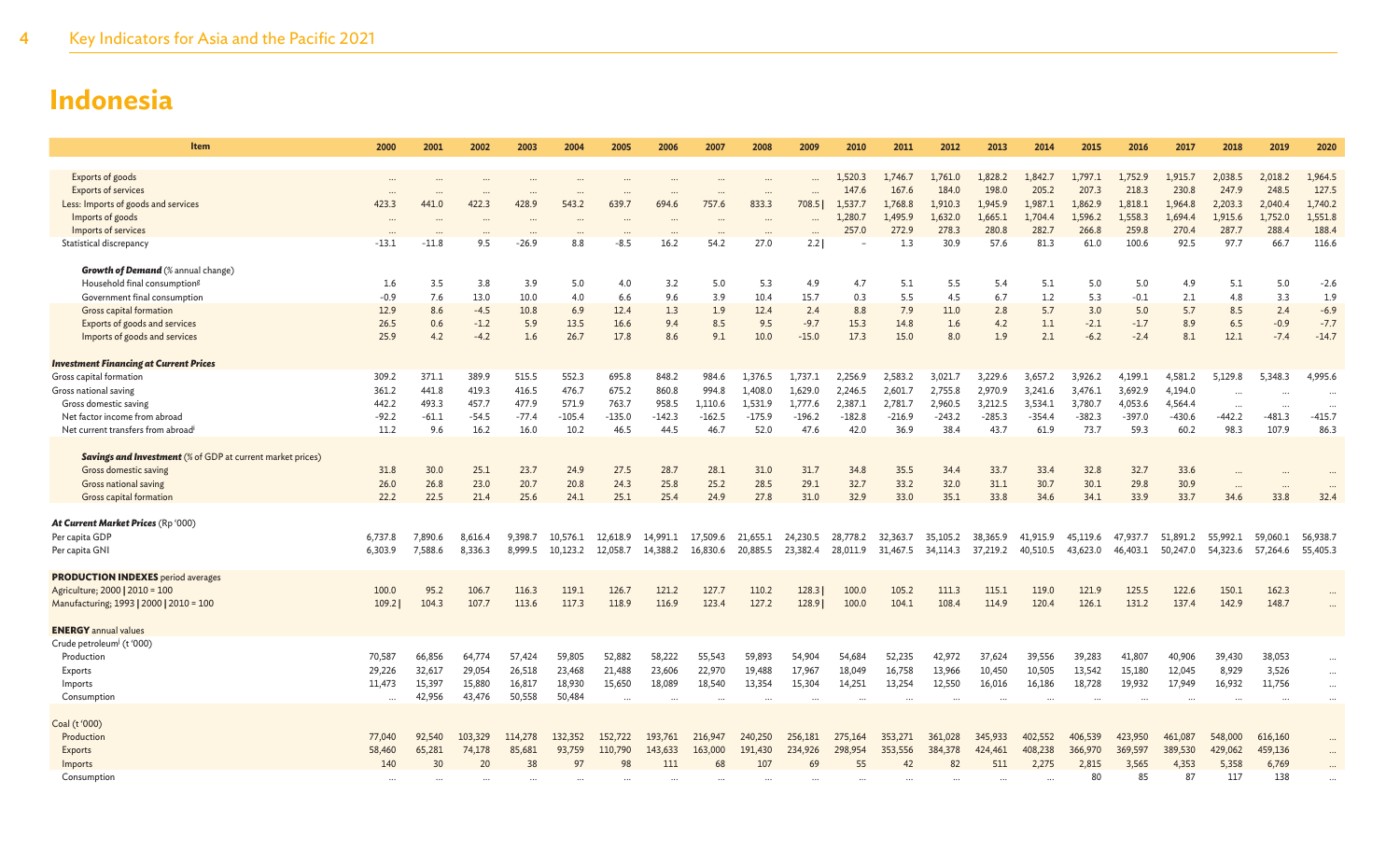| Item                                                                                    | 2000      | 2001      | 2002                                                                                                                              | 2003                         | 2004      | 2005    | 2006    | 2007    | 2008    | 2009    | 2010      | 2011      | 2012     | 2013      | 2014     | 2015                          | 2016     | 2017                | 2018              | 2019                     | 2020     |
|-----------------------------------------------------------------------------------------|-----------|-----------|-----------------------------------------------------------------------------------------------------------------------------------|------------------------------|-----------|---------|---------|---------|---------|---------|-----------|-----------|----------|-----------|----------|-------------------------------|----------|---------------------|-------------------|--------------------------|----------|
|                                                                                         |           |           |                                                                                                                                   |                              |           |         |         |         |         |         |           |           |          |           |          |                               |          |                     |                   |                          |          |
| Natural gas <sup>J</sup> (TJ)<br>Production                                             |           |           | 3,060,900 2,957,201 3,197,732 2,978,773 2,951,031 2,877,910 2,649,206 2,498,044 2,587,533 2,744,596 2,890,084 2,761,875 3,023,470 |                              |           |         |         |         |         |         |           |           |          | 2,821,680 |          | 3,149,501 2,644,065 2,605,595 |          | 2.496.383 2.541.308 |                   | 2.374.248                |          |
| Exports                                                                                 | 1,156,862 | 1,666,663 | 27,618                                                                                                                            | 27,614                       | 26,594    | 24,456  | 440,324 | 527,581 | 490,813 | 796,304 | 1,012,356 | 1,147,722 | 862,458  | 771,576   | 679,885  | 687,092                       | 689,126  | 705,968             | 653,735           | 516,054                  |          |
| Imports                                                                                 | 132       |           |                                                                                                                                   | 69                           | 19        | 22      |         |         |         |         |           |           | 75,723   | 81,827    | 85,743   |                               | $\Omega$ | 13                  |                   | $\overline{\phantom{0}}$ |          |
| Consumption                                                                             |           | 1,178,357 | 1,594,647                                                                                                                         | 1,654,685                    | 1,293,274 |         | 126,359 | 165,995 | 226,600 | 343,351 | 401,068   | 415,468   | 625,649  |           |          | 876,189                       | 940,518  | 912,959             | 882,726 1,001,535 |                          |          |
|                                                                                         |           |           |                                                                                                                                   |                              |           |         |         |         |         |         |           |           |          |           |          |                               |          |                     |                   |                          |          |
| Electricity (kWh million)                                                               |           |           |                                                                                                                                   |                              |           |         |         |         |         |         |           |           |          |           |          |                               |          |                     |                   |                          |          |
| Production                                                                              | 92.821    | 101.630   | 108,359                                                                                                                           | 113,020                      | 119,105   | 124,505 | 131,710 | 139.711 | 148,058 | 156,797 | 175,976   | 185,927   | 204,205  | 222,207   | 238,019  | 239,750                       | 250,842  | 262,661             | 276,883           | 281,757                  |          |
| Consumption                                                                             | 79.170    | 84,500    | 88,412                                                                                                                            | 90,440                       | 99,826    | 105,933 | 112,609 | 121,247 | 129,018 | 134,582 | 149,807   | 158,694   | 174,342  | 188,342   | 199,028  | 204,280                       | 217,438  | 226,014             | 239,012           | 247,653                  |          |
| Retail prices (Rp/L)                                                                    |           |           |                                                                                                                                   |                              |           |         |         |         |         |         |           |           |          |           |          |                               |          |                     |                   |                          |          |
| Gasoline, premium                                                                       | 1.150     | 1.450     | 1,750                                                                                                                             | 1,810                        | 1,810     | 2,915   | 4,551   |         |         | 4.594   | 4,570     | 4,654     | 4,695    | 5,718     | 6,899    | 8,788                         | 8,035    | 8,293               | 9,288             | 9,751                    | $\cdots$ |
| Diesel                                                                                  | 550       | 865       | 1,510                                                                                                                             | 1,650                        | 1,650     | 2,577   | 4,298   |         |         | 4,511   | 4,502     | 4,507     | 4,500    | 5,029     | 5,739    | 8,581                         | 7,846    | 7,770               | 7,823             | 7,772                    |          |
| <b>PRICE INDEXES</b> period averages                                                    |           |           |                                                                                                                                   |                              |           |         |         |         |         |         |           |           |          |           |          |                               |          |                     |                   |                          |          |
| Consumer <sup>k</sup> ; 1996   2002   2007   2012   2018 = 100                          | 210.3     | 234.5     | 262.3                                                                                                                             | 279.6                        | 113.3     | 125.1   | 145.9   | 150.6   | 109.8   | 115.1   | 121.0     | 127.5     | 132.9    | 142.2     | 113.2    | 120.4                         | 124.7    | 129.4               | 133.6             | 102.8                    | 104.9    |
| Food and nonalcoholic beverages                                                         | 249.0     | 270.0     | 299.3                                                                                                                             | 301.7                        | 106.8     | 117.4   | 142.9   | 150.1   | 116.9   | 125.1   | 136.9     | 148.6     | 157.3    | 176.1     | 119.5    | 128.0                         | 137.3    | 140.2               | 146.1             | 103.0                    | 106.5    |
| Alcoholic beverages, tobacco, and narcotics <sup>m</sup>                                | 229.5     | 261.5     | 292.9                                                                                                                             | 317.5                        | 113.0     | 122.8   | 136.1   | 144.7   | 109.7   | 119.8   | 129.3     | 135.8     | 143.4    | 152.5     | 113.9    | 123.1                         | 130.4    | 136.4               | 141.9             |                          |          |
| Clothing and footwear                                                                   | 245.3     | 267.8     | 280.3                                                                                                                             | 292.4                        | 110.2     | 116.4   | 129.5   | 133.1   | 109.0   | 115.9   | 121.2     | 131.4     | 139.2    | 141.1     | 105.1    | 108.9                         | 112.9    | 116.2               | 120.5             | 103.3                    | 105.0    |
| Housing, water, electricity, gas, and other fuels <sup>n</sup>                          | 175.2     | 196.2     | 224.8                                                                                                                             | 249.3                        | 120.5     | 131.4   | 148.3   | 152.6   | 108.5   | 114.0   | 117.3     | 122.2     | 126.4    | 132.4     | 111.0    | 118.1                         | 120.2    | 126.2               | 129.5             | 101.8                    | 102.8    |
| Furnishings, household equipment, and routine household maintenance                     |           |           |                                                                                                                                   |                              |           |         |         |         |         |         |           |           |          |           |          |                               |          |                     |                   | 103.4                    | 105.4    |
| Health                                                                                  | 229.9     | 255.5     | 272.4                                                                                                                             | 287.9                        | 111.0     | 116.2   | 127.0   | 130.1   | 106.2   | 111.7   | 114.7     | 119.0     | 122.8    | 126.9     | 108.2    | 114.4                         | 119.4    | 123.6               | 127.3             | 102.8                    | 106.6    |
| Transport <sup>o</sup>                                                                  | 182.8     | 208.1     | 245.2                                                                                                                             | 262.5                        | 111.8     | 134.6   | 167.1   | 168.2   | 105.8   | 102.9   | 104.8     | 107.3     | 109.4    | 119.0     | 116.3    | 123.7                         | 123.1    | 128.5               | 130.9             | 103.4                    | 102.6    |
| Communication                                                                           |           |           |                                                                                                                                   |                              |           |         |         |         |         |         |           |           |          |           |          |                               |          |                     |                   | 100.4                    | 100.2    |
| Recreation and culture                                                                  | 184.0     | 211.5     | 235.6                                                                                                                             | 260.6                        | 119.1     | 130.4   | 147.7   | 153.4   | 106.5   | 111.8   | 115.7     | 120.9     | 126.2    | 131.5     | 107.9    | 112.4                         | 116.2    | 119.6               | 123.6             | 102.3                    | 103.7    |
| Education                                                                               |           |           |                                                                                                                                   |                              |           |         |         |         |         |         |           |           |          |           |          |                               |          |                     |                   | 103.9                    | 106.7    |
| Restaurants and hotels <sup>p</sup>                                                     |           |           |                                                                                                                                   |                              |           |         |         |         |         |         |           |           |          |           |          |                               |          |                     | $\ldots$          | 103.4                    | 106.6    |
| Miscellaneous goods and services <sup>q</sup>                                           |           | $\cdots$  |                                                                                                                                   |                              |           |         |         |         |         |         | $\cdots$  |           | $\cdots$ |           |          | $\cdot$ .                     | $\cdots$ | $\ddotsc$           | $\ldots$          | 103.9                    | 110.2    |
| Wholesale; 2000   2005   2010   2018 = 100                                              | 100.0     | 113.0     | 118.0                                                                                                                             | 122.0                        | 131.0     | 151.0   | 171.6   | 195.3   | 245.6   | 162.7   | 170.6     | 183.3     | 192.7    | 189.6     | 132.4    | 138.3                         | 149.2    | 156.1               | 164.6             | 166.1                    | 103.6    |
| Implicit GDP deflator; 2000   2010 = 100                                                | 100.0     | 114.3     | 121.0                                                                                                                             | 127.7                        | 138.6     | 158.5   | 180.8   | 201.1   | 237.6   | 257.3   | 100.0     | 107.5     | 111.5    | 117.0     | 123.4    | 128.3                         | 131.4    | 137.1               | 142.3             | 144.6                    | 143.9    |
| <b>Price Indexes</b> (% annual change)                                                  |           |           |                                                                                                                                   |                              |           |         |         |         |         |         |           |           |          |           |          |                               |          |                     |                   |                          |          |
| Consumer price index                                                                    | 3.8       | 11.5      | 11.9                                                                                                                              | 6.6                          | 6.1       | 10.5    | 16.6    | 3.2     | 9.8     | 4.8     | 5.1       | 5.4       | 4.3      | 7.0       | 6.4      | 6.4                           | 3.5      | 3.8                 | 3.2               | 2.8                      | 2.0      |
| Food and nonalcoholic beverages price index (national) <sup>1</sup>                     | $-4.8$    | 8.4       | 10.8                                                                                                                              | 0.8                          | 5.9       | 10.0    | 21.7    | 5.0     | 16.9    | 7.0     | 9.4       | 8.5       | 5.9      | 12.0      | $\cdots$ | 7.2                           | 7.2      | 2.1                 | 4.2               | 3.0                      | 3.4      |
| Wholesale price index <sup>1</sup>                                                      | 12.5      | 13.0      | 4.4                                                                                                                               | 3.4                          | 7.4       | 15.3    | 13.6    | 13.8    | 25.8    | $-0.1$  | 4.9       | 7.5       | 5.1      | $-1.6$    | 5.4      | 4.4                           | 7.9      | 4.6                 | 5.5               | 0.9                      | $\cdots$ |
| Implicit GDP deflator                                                                   | 8.3       | 14.3      | 5.9                                                                                                                               | 5.5                          | 8.6       | 14.3    | 14.1    | 11.3    | 18.1    | 8.3     | 7.3       | 7.5       | 3.8      | 5.0       | 5.4      | 4.0                           | 2.4      | 4.3                 | 3.8               | 1.6                      | $-0.5$   |
|                                                                                         |           |           |                                                                                                                                   |                              |           |         |         |         |         |         |           |           |          |           |          |                               |          |                     |                   |                          |          |
| <b>MONEY AND INTEREST RATES</b> as of end of period (Rp trillion)<br>Net foreign assets | 210.7     | 234.0     | 250.7                                                                                                                             | 271.8                        | 253.3     | 301.6   | 401.7   | 509.8   | 593.1   | 679.4   | 865.1     | 912.2     | 965.4    | 1,011.4   | 1,105.8  | 1,176.6                       | 1.298.9  | 1,541.8             | 1,442.6           | 1,506.6                  | 1,711.2  |
| Domestic claims                                                                         | 815.2     | 858.9     | 899.6                                                                                                                             | 945.8                        | 1,139.3   | 1,271.3 | 1,382.8 | 1,587.8 | 1,800.5 | 1,968.3 | 2,278.7   | 2,735.0   | 3,307.3  | 3,933.2   | 4,378.2  | 4,809.3                       | 5,230.3  | 5,576.3             | 6,198.0           | 6,531.3                  | 6,756.7  |
| Net claims on central government                                                        | 520.3     | 529.7     | 510.4                                                                                                                             | 479.0                        | 500.3     | 495.7   | 507.3   | 507.1   | 387.2   | 429.4   | 368.7     | 351.2     | 389.8    | 406.6     | 416.6    | 491.1                         | 519.1    | 488.9               | 472.7             | 490.6                    | 818.7    |
| Claims on other financial corporations                                                  |           |           |                                                                                                                                   |                              | 18.4      | 24.8    | 25.6    | 34.4    | 50.3    | 67.6    | 124.9     | 161.4     | 175.0    | 217.5     | 252.7    | 271.7                         | 290.0    | 324.9               | 371.3             | 377.3                    | 344.1    |
| Claims on state and local government units                                              | $\cdots$  | $\cdots$  |                                                                                                                                   |                              | 0.7       | 0.5     | 0.6     | 0.7     | 1.0     | 1.0     | 1.6       | 1.4       | 2.8      | 4.7       | 6.6      | 6.5                           | 0.6      | 4.5                 | 5.2               | 2.3                      | 2.6      |
| Claims on public nonfinancial corporations                                              | 14.4      | <br>18.3  | $\ddot{\phantom{a}}$<br>22.9                                                                                                      | $\ddot{\phantom{a}}$<br>24.1 | 13.9      | 17.2    | 27.6    | 39.9    | 47.9    | 66.6    | 99.4      | 102.6     | 158.4    | 206.1     | 213.5    | 217.8                         | 304.8    | 345.3               | 480.1             | 508.6                    | 464.2    |
| Claims on private sector                                                                | 280.6     | 310.8     | 366.4                                                                                                                             | 442.7                        | 605.9     | 733.2   | 821.6   | 1.005.7 | 1.314.0 | 1.403.7 | 1,684.2   | 2.118.4   | 2.581.3  | 3.098.3   | 3.488.7  | 3.822.1                       | 4,115.8  | 4,412.7             | 4,868.6           | 5,152.5                  | 5,127.0  |
| Broad money liabilities <sup>s</sup>                                                    | 747.0     | 844.1     | 883.9                                                                                                                             | 955.7                        | 1,033.9   | 1,202.8 | 1,382.5 | 1,649.7 | 1,895.8 | 2,141.4 | 2,471.2   | 2,877.2   | 3,307.5  | 3,730.4   | 4,173.3  | 4,548.8                       | 5,005.0  | 5,419.2             | 5,760.0           | 6,136.6                  | 6,900.0  |
| Currency outside depository corporations                                                | 72.4      | 61.4      | 63.0                                                                                                                              | 76.3                         | 109.0     | 124.0   | 150.7   | 183.0   | 209.7   | 226.0   | 260.2     | 307.8     | 361.9    | 399.6     | 419.3    | 469.5                         | 508.1    | 586.6               | 625.4             | 654.7                    | 760.0    |
|                                                                                         |           |           |                                                                                                                                   |                              |           |         |         |         |         |         |           |           |          |           |          |                               |          |                     |                   |                          |          |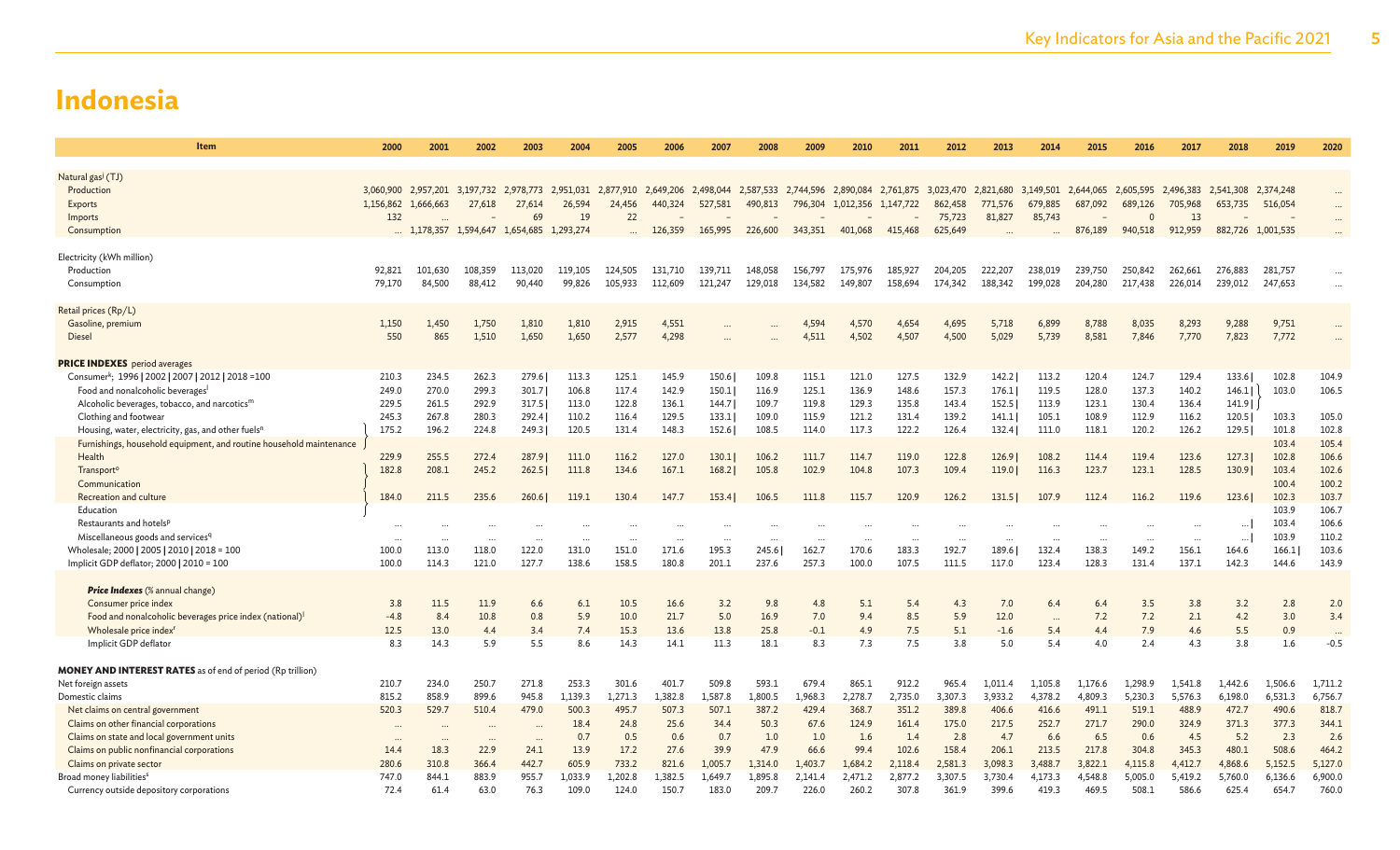| Item                                                                   | 2000     | 2001     | 2002     | 2003  | 2004  | 2005  | 2006      | 2007                 | 2008           | 2009           | 2010           | 2011           | 2012           | 2013     | 2014    | 2015           | 2016           | 2017           | 2018           | 2019           | 2020     |
|------------------------------------------------------------------------|----------|----------|----------|-------|-------|-------|-----------|----------------------|----------------|----------------|----------------|----------------|----------------|----------|---------|----------------|----------------|----------------|----------------|----------------|----------|
|                                                                        |          |          |          |       |       |       |           |                      |                |                |                |                |                |          |         |                |                |                |                |                |          |
| Transferable deposits                                                  | 89.8     | 116.3    | 129.0    | 147.5 | 136.9 | 147.1 | 196.4     | 267.1                | 247.0          | 289.8          | 345.2          | 415.2          | 479.8          | 487.5    | 523.0   | 585.9          | 729.5          | 804.2          | 831.8          | 910.7          | 1,095.6  |
| Other deposits                                                         | 584.8    | 666.3    | 692.0    | 731.9 | 785.3 | 929.3 | 1,032.9   | 1,196.1              | 1,435.8        | 1,622.1        | 1,856.7        | 2,139.8        | 2,455.4        | 2,820.5  | 3,209.5 | 3,480.0        | 3,753.8        | 4,010.0        | 4,282.4        | 4,545.2        | 5,021.2  |
| Securities other than shares                                           | $\cdots$ | $\cdots$ | $\cdots$ |       | 2.7   | 2.3   | 2.6       | 3.5                  | 3.3            | 3.5            | 9.1            | 14.4           | 10.4           | 22.8     | 21.6    | 13.4           | 13.5           | 18.4           | 20.5           | 26.0           | 23.2     |
| Liabilities excluded from broad money                                  | 278.9    | 248.8    | 266.4    | 262.0 | 358.6 | 370.1 | 402.0     | 448.0                | 497.8          | 506.4          | 672.7          | 770.0          | 965.2          | 1,214.2  | 1,310.6 | 1,437.1        | 1,524.3        | 1,698.9        | 1,880.6        | 1,901.3        | 1,567.8  |
| Money Supply (M2) (% annual change)                                    | 15.6     | 13.0     | 4.7      | 8.1   | 8.2   | 16.3  | 14.9      | 19.3                 | 14.9           | 13.0           | 15.4           | 16.4           | 15.0           | 12.8     | 11.9    | 9.0            | 10.0           | 8.3            | 6.3            | 6.5            | 12.4     |
| M2 (% of GDP at current market prices)                                 | 53.8     | 51.3     | 48.5     | 47.5  | 45.0  | 43.4  | 41.4      | 41.8                 | 38.3           | 38.2           | 36.0           | 36.7           | 38.4           | 39.1     | 39.5    | 39.5           | 40.4           | 39.9           | 38.8           | 38.8           | 44.7     |
| <b>Interest Rates</b> period averages (% percent per annum)            |          |          |          |       |       |       |           |                      |                |                |                |                |                |          |         |                |                |                |                |                |          |
| On deposits                                                            |          |          |          |       |       |       |           |                      |                |                |                |                |                |          |         |                |                |                |                |                |          |
| Savings                                                                | 8.9      | 9.2      | 9.0      | 5.1   | 4.4   | 4.9   | 4.4       | 3.5                  | 3.3            | 3.0            | 3.9            | 2.3            | 1.8            | 1.9      | 1.8     | 1.7            | 1.5            | 1.5            | 1.3            | 1.1            | 0.8      |
| Time: 6 monthst                                                        | 13.3     | 16.2     | 13.8     | 8.3   | 7.1   | 10.2  | 10.7      | 7.7                  | 10.3           | 7.9            | 7.2            | 7.2            | 6.1            | 7.5      | 9.3     | 8.5            | 7.1            | 6.6            | 7.1            | 6.8            | 5.1      |
| 12 months                                                              | 12.2     | 15.5     | 15.3     | 10.4  | 7.1   | 11.0  | 11.6      | 8.2                  | 10.4           | 9.6            | 7.9            | 7.1            | 6.1            | 6.9      | 8.8     | 8.5            | 7.3            | 6.8            | 6.5            | 6.8            | 5.7      |
| <b>GOVERNMENT FINANCE</b> fiscal year ending 31 December (Rp trillion) |          |          |          |       |       |       |           |                      |                |                |                |                |                |          |         |                |                |                |                |                |          |
| <b>General Government</b>                                              |          |          |          |       |       |       |           |                      |                |                |                |                |                |          |         |                |                |                |                |                |          |
| Revenue                                                                |          |          |          |       |       |       |           |                      | 1.048          | 913            | 1,073          | 1,314          | 1,464          | 1,609    | 1,772   | 1,741          | 1,792          | 1,918          | 2,197          | 2,259          | 1,903    |
| <b>Taxes</b>                                                           |          |          |          |       |       |       |           | $\ddotsc$            | 703            | 665            | 779            | 953            | 1,076          | 1,193    | 1,284   | 1,387          | 1,439          | 1,522          | 1,712          | 1,753          | $1,462*$ |
| Taxes on income, profits, and capital gains                            |          | $\cdots$ | $\cdots$ |       |       |       | $\cdots$  | $\cdots$             | 327            | 318            | 357            | 431            | 465            | 506      | 546     | 602            | 666            | 647            | 750            | 772            | 594*     |
| Payable by individuals                                                 |          |          | $\cdots$ |       |       |       | $\cdots$  |                      | 55             | 55             | 122            | 70             | 72             | 95       | 110     | 123            | 115            | 126            | 144            | 160            | 153*     |
| Payable by corporations and other enterprises                          |          |          | $\cdots$ |       |       |       | $\cdots$  | $\ddot{\phantom{a}}$ | 272            | 262            | 235            | 361            | 393            | 412      | 436     | 480            | 551            | 521            | 606            | 613            | 441*     |
| Other taxes on income, profits, and capital gains                      |          |          |          |       |       |       |           |                      |                |                |                |                |                |          |         |                |                |                |                |                | $-^*$    |
| Taxes on payroll and workforce                                         |          |          |          |       |       |       |           |                      |                |                |                |                |                |          |         |                |                |                |                |                | $-$ *    |
| Taxes on property                                                      |          |          |          |       |       |       |           |                      | 39             | 39             | 47             | 44             | 46             | 25       | 23      | 50             | 48             | 57             | 57             | 65             | $61*$    |
| Taxes on goods and services                                            |          |          |          |       |       |       |           |                      | 298            | 287            | 343            | 420            | 511            | 609      | 666     | 696            | 686            | 775            | 854            | 870            | 766*     |
| Taxes on international trade and transaction                           |          |          |          |       |       |       |           |                      | 37             | 19             | 29             | 54             | 50             | 47       | 43      | 34             | 35             | 39             | 46             | 40             | $36*$    |
| Other taxes                                                            |          |          |          |       |       |       |           |                      | $\mathbf{3}$   | $\overline{3}$ | 3              | $\overline{4}$ | $\overline{4}$ | 5        | 5       | -5             | $\overline{5}$ | $\overline{5}$ | 5              | 6              | $5*$     |
| Social contributions                                                   |          |          |          |       |       |       |           |                      |                |                |                |                |                |          |         |                |                |                |                |                | $-$ *    |
| Grants                                                                 |          |          |          |       |       |       |           |                      | $\overline{2}$ | 2              | $\overline{3}$ | $\overline{4}$ | 5              | 5        | 11      | 12             | $\overline{3}$ | $\overline{4}$ | $\overline{2}$ | $\overline{7}$ | $2^*$    |
| Other revenue                                                          |          |          |          |       |       |       |           |                      | 342            | 246            | 292            | 356            | 384            | 411      | 477     | 341            | 350            | 391            | 482            | 499            | 439*     |
| Expense                                                                |          |          |          |       |       |       |           |                      | 871            | 834            | 937            | 1,144          | 1,314          | 1,476    | 1,683   | 1,710          | 1,860          | 1,965          | 2,243          | 2,366          | $2,656*$ |
| Compensation of employees                                              |          |          |          |       |       |       |           |                      | 261            | 296            | 349            | 406            | 459            | 508      | 553     | 607            | 648            | 681            | 724            | 777            | 763*     |
| Use of goods and services                                              |          |          |          |       |       |       |           |                      | 122            | 156            | 178            | 231            | 262            | 299      | 333     | 394            | 450            | 491            | 535            | 519            | 526      |
| Consumption of fixed capital                                           |          |          |          |       |       |       |           |                      |                |                |                |                |                |          | 62      | 114            | 134            | 145            | 172            | 239            | 221'     |
| Interest                                                               |          |          |          |       |       |       |           |                      | 89             | 94             | 89             | 93             | 101            | 114      | 134     | 156            | 183            | 217            | 258            | 275            | $314*$   |
| Subsidies                                                              |          |          |          |       |       |       |           |                      | 276            | 139            | 193            | 296            | 347            | 356      | 393     | 187            | 177            | 169            | 220            | 205            | 200*     |
| Grants                                                                 |          |          |          |       |       |       |           |                      | 11             | 12             | 24             | 18             | 46             | $\Omega$ | 89      | 134            | 149            | 107            | 129            | 137            | 189*     |
| Social benefits                                                        |          |          |          |       |       |       |           |                      | 80             | 98             | 81             | 84             | 82             | 100      | 108     | 108            | 64             | 69             | 101            | 128            | 220*     |
| Other expense                                                          |          |          |          |       |       |       |           |                      | 32             | 40             | 23             | 16             | 18             | 98       | 11      | $\overline{9}$ | 55             | 85             | 104            | 85             | 220*     |
| Net operating balance                                                  |          |          | $\cdots$ |       |       |       | $\cdots$  |                      | 177            | 79             | 136            | 170            | 151            | 132      | 89      | 31             | -68            | $-47$          | $-46$          | $-107$         | $-753*$  |
| <b>Gross operating balance</b>                                         |          |          |          |       |       |       | $\ddotsc$ |                      | 177            | 79             | 136            | 170            | 151            | 132      | 151     | 145            | 67             | 98             | 126            | 132            | $-532*$  |
| <b>Transactions in Nonfinancial Assets</b>                             |          |          |          |       |       |       |           |                      |                |                |                |                |                |          |         |                |                |                |                |                |          |
| Net/gross investment in nonfinancial assets                            |          |          |          |       |       |       |           |                      | 171            | 178            | 174            | 227            | 276            | 304      | 273     | 342            | 240            | 274            | 206            | 229            | 192*     |
| <b>Fixed assets</b>                                                    |          |          |          |       |       |       |           |                      | 165            | 173            | 168            | 219            | 267            | 295      | 151     | 199            | 241            | 263            | 181            | 141            | $85*$    |
| Inventories                                                            |          |          |          |       |       |       |           |                      |                |                |                |                |                |          |         | 32             | $-16$          | $-0$           | 9              | 75             | $75*$    |
| Valuables                                                              |          |          |          |       |       |       |           |                      |                |                |                |                |                |          |         |                |                |                |                |                |          |
| Nonproduced assets                                                     |          |          |          |       |       |       |           |                      | -5             |                | 6              | 8              | q              | q        | 113     | 111            | 14             | 12             | 16             | 14             | $33*$    |
|                                                                        |          |          |          |       |       |       |           |                      |                |                |                |                |                |          |         |                |                |                |                |                |          |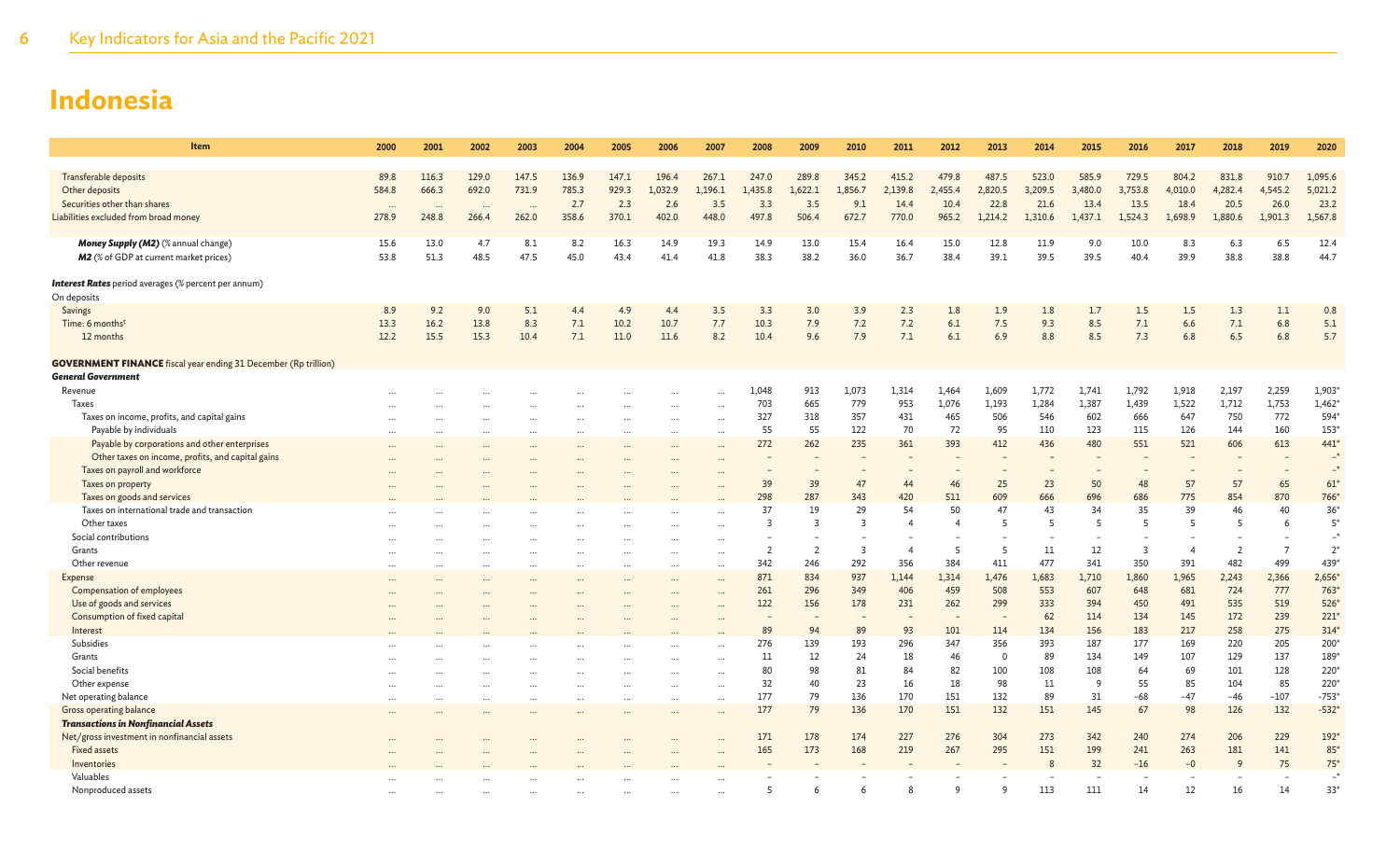| <b>Item</b>                                                         | 2000   | 2001     | 2002      | 2003   | 2004     | 2005   | 2006     | 2007      | 2008    | 2009    | 2010                   | 2011    | 2012     | 2013     | 2014           | 2015           | 2016    | 2017           | 2018           | 2019           | 2020         |
|---------------------------------------------------------------------|--------|----------|-----------|--------|----------|--------|----------|-----------|---------|---------|------------------------|---------|----------|----------|----------------|----------------|---------|----------------|----------------|----------------|--------------|
| Expenditure                                                         |        |          |           |        |          |        |          |           | 1.042   | 1,012   | 1,111                  | 1,371   | 1,589    | 1,781    | 1,956          | 2,052          | 2,100   | 2,239          | 2,449          | 2,595          | 2,848        |
| Net lending/Net borrowing                                           |        |          |           |        |          |        |          |           | 6       | $-100$  | $-38$                  | $-57$   | $-125$   | $-172$   | $-184$         | $-311$         | $-308$  | $-321$         | $-252$         | $-336$         | $-946*$      |
| Primary balance                                                     |        |          |           |        |          |        |          |           | 94      | $-6$    | 51                     | 37      | $-24$    | $-58$    | $-50$          | $-155$         | $-125$  | $-104$         | 6              | $-61$          | $-631*$      |
| <b>Transactions in Financial Assets and Liabilities (Financing)</b> |        |          |           |        |          |        |          |           |         |         |                        |         |          |          |                |                |         |                |                |                |              |
| Net acquisition of financial assets                                 |        |          |           |        |          |        |          |           | 78      | $-11$   | 55                     | 47      | 14       | 49       | 69             | 68             | 92      | 106            | 121            | 102            | 289          |
| Domestic                                                            |        |          |           |        |          |        |          |           | 78      | $-11$   | 55                     | 47      | 14       | 48       | 65             | 66             | 83      | 104            | 118            | 100            | 269          |
| External                                                            |        |          |           |        |          |        |          |           |         |         |                        |         | $\sim$   |          | $\overline{4}$ | $\overline{3}$ | q       | $\overline{2}$ | $\overline{2}$ | $\overline{2}$ | $20^{\circ}$ |
| Net incurrence of liabilities                                       |        |          |           |        |          |        |          |           | 72      | 88      | 93                     | 104     | 139      | 221      | 253            | 379            | 400     | 426            | 373            | 438            | $1,234*$     |
| Domestic                                                            |        |          |           |        |          |        |          |           | 46      | 51      | 89                     | 118     | 158      | 163      | 211            | 261            | 275     | 325            | 263            | 364            | $1,074*$     |
| External                                                            |        |          |           |        |          |        |          |           | 26      | 37      | $\boldsymbol{\Lambda}$ | $-14$   | $-20$    | 58       | 42             | 118            | 125     | 101            | 110            | 74             | 161'         |
|                                                                     |        |          |           |        |          |        |          |           |         |         |                        |         |          |          |                |                |         |                |                |                |              |
| <b>Government Finance</b> (% of GDP at current market prices)       |        |          |           |        |          |        |          |           |         |         |                        |         |          |          |                |                |         |                |                |                |              |
| Total revenue                                                       |        |          |           |        |          |        |          |           | 21.2    | 16.3    | 16.6                   | 16.8    | 17.0     | 16.9     | 16.8           | 15.1           | 14.4    | 14.1           | 14.8           | 14.3           | 12.3         |
| Tax revenue                                                         |        |          |           |        |          |        |          |           | 14.2    | 11.9    | 12.1                   | 12.2    | 12.5     | 12.5     | 12.1           | 12.0           | 11.6    | 11.2           | 11.5           | 11.1           | 9.5          |
| Taxes payable by individuals                                        |        |          |           |        |          |        |          |           | 1.1     | 1.0     | 1.9                    | 0.9     | 0.8      | 1.0      | 1.0            | 1.1            | 0.9     | 0.9            | 1.0            | 1.0            | 1.0          |
| Taxes payable by corporations and other enterprises                 |        |          |           |        |          |        |          |           | 5.5     | 4.7     | 3.6                    | 4.6     | 4.6      | 4.3      | 4.1            | 4.2            | 4.4     | 3.8            | 4.1            | 3.9            | 2.9          |
| Total expenditure                                                   |        |          |           |        |          |        |          |           | 21.1    | 18.1    | 17.2                   | 17.5    | 18.4     | 18.7     | 18.5           | 17.8           | 16.9    | 16.5           | 16.5           | 16.4           | 18.5         |
| Net lending/Net borrowing                                           |        |          |           |        |          |        |          |           | 0.1     | $-1.8$  | $-0.6$                 | $-0.7$  | $-1.5$   | $-1.8$   | $-2.6$         | $-3.0$         | $-1.9$  | $-2.0$         | $-1.7$         | $-2.1$         | $-6.1$       |
| Primary balance                                                     |        |          |           |        |          |        |          |           | 1.9     | $-0.1$  | 0.8                    | 0.5     | $-0.3$   | $-0.6$   | $-0.5$         | $-1.3$         | $-1.0$  | $-0.8$         | 0.0            | $-0.4$         | $-4.1$       |
| <b>Expenditure by Function, General Government</b>                  |        |          |           |        |          |        |          |           |         |         |                        |         |          |          |                |                |         |                |                |                |              |
| Total expenditure                                                   |        |          |           |        |          |        |          |           | 1,042   | 1,012   | 1,111                  | 1,371   | 1,589    | 1,781    | 1,956          | 2,054          | 2,100   | 2,239          | 2,449          | 2,595          | 2,848        |
| General public services                                             |        |          |           |        |          |        |          |           | 630     | 515     | 589                    | 693     | 808      | 911      | 1,036          | 894            | 469     | 646            | 672            | 749            | 834          |
| Defense                                                             |        |          |           |        |          |        |          |           | 9       | 13      | 17                     | 51      | 61       | 87       | 86             | 106            | 134     | 118            | 107            | 115            | $136*$       |
| Public order and safety                                             |        |          |           |        |          |        |          |           | 12      | 25      | 18                     | 26      | 35       | 43       | 49             | 62             | 162     | 147            | 157            | 163            | $168*$       |
| Economic affairs                                                    |        |          |           |        |          |        |          |           | 84      | 106     | 91                     | 134     | 159      | 168      | 166            | 254            | 285     | 379            | 457            | 435            | 468*         |
| Environmental protection                                            |        |          |           |        |          |        |          |           | 15      | 23      | 14                     | 18      | 20       | 26       | 24             | 28             | 32      | 26             | 35             | 41             | $36*$        |
| Housing and community amenities                                     |        |          |           |        |          |        |          |           | 93      | 67      | 84                     | 95      | 114      | 140      | 153            | 159            | 183     | 186            | 188            | 186            | $157*$       |
| Health                                                              |        |          |           |        |          |        | $\cdots$ | $\ddotsc$ | 64      | 64      | 62                     | 65      | 76       | 79       | 86             | 122            | 190     | 189            | 208            | 231            | $263*$       |
| Recreation, culture, and religion                                   |        | $\cdots$ | $\ddotsc$ |        | $\cdots$ |        | $\cdots$ | $\cdots$  | 5       | 8       | 51                     | -8      | 10       | 10       | 11             | 14             | 21      | 22             | 28             | 25             | $21*$        |
| Education                                                           |        |          |           |        |          |        |          |           | 122     | 168     | 221                    | 268     | 291      | 290      | 322            | 381            | 443     | 364            | 409            | 444            | 456*         |
| Social protection                                                   |        |          |           |        |          |        |          |           | 8       | 23      | 9                      | 11      | 14       | 27       | 24             | 33             | 180     | 162            | 188            | 206            | $310*$       |
| <b>Expenditure by Function</b> (% of GDP at current market prices)  |        |          |           |        |          |        |          |           |         |         |                        |         |          |          |                |                |         |                |                |                |              |
| Education                                                           |        |          |           |        |          |        |          |           | 2.5     | 3.0     | 3.4                    | 3.4     | 3.4      | 3.0      | 3.0            | 3.3            | 3.6     | 2.7            | 2.8            | 2.8            | 3.0          |
| Health                                                              |        |          |           |        |          |        |          |           | 1.3     | 1.1     | 1.0                    | 0.8     | 0.9      | 0.8      | 0.8            | 1.1            | 1.5     | 1.4            | 1.4            | 1.5            | 1.7          |
| Social protection                                                   |        |          |           |        |          |        |          |           | 0.2     | 0.4     | 0.1                    | 0.1     | 0.2      | 0.3      | 0.2            | 0.3            | 1.4     | 1.2            | 1.3            | 1.3            | 2.0          |
|                                                                     |        |          |           |        |          |        |          |           |         |         |                        |         |          |          |                |                |         |                |                |                |              |
| <b>EXTERNAL TRADE</b> calendar year (\$ million)                    |        |          |           |        |          |        |          |           |         |         |                        |         |          |          |                |                |         |                |                |                |              |
| Exports, fob                                                        | 62,124 | 56,321   | 57,159    | 61,058 | 71,585   | 85,660 | 100,799  | 114,101   | 137,020 | 116,510 | 157,779                | 203,497 | 190,020  | 182,552  | 175,980        | 150,366        | 145,134 | 168,828        | 180,013        | 167,683        | 163,307      |
| Imports, cif                                                        | 33,515 | 30,962   | 31,289    | 32,551 | 46,525   | 57,701 | 61,066   | 74,473    | 129,197 | 96,829  | 135,663                | 177,436 | 191,690  | 186,629  | 178,179        | 142,695        | 135,653 | 156,986        | 188,711        | 171,276        | 141,569      |
| Trade balance                                                       | 28,609 | 25,359   | 25,870    | 28,508 | 25,060   | 27,959 | 39,733   | 39,628    | 7,823   | 19,681  | 22,116                 | 26,061  | $-1,669$ | $-4,077$ | $-2,199$       | 7,672          | 9,481   | 11,843         | $-8,699$       | $-3,593$       | 21,738       |
| <b>External Trade</b> (% annual change)                             |        |          |           |        |          |        |          |           |         |         |                        |         |          |          |                |                |         |                |                |                |              |
| <b>Exports</b>                                                      | 27.7   | $-9.3$   | 1.5       | 6.8    | 17.2     | 19.7   | 17.7     | 13.2      | 20.1    | $-15.0$ | 35.4                   | 29.0    | $-6.6$   | $-3.9$   | $-3.6$         | $-14.6$        | $-3.5$  | 16.3           | 6.6            | $-6.8$         | $-2.6$       |
| Imports                                                             | 39.6   | $-7.6$   | 1.1       | 4.0    | 42.9     | 24.0   | 5.8      | 22.0      | 73.5    | $-25.1$ | 40.1                   | 30.8    | 8.0      | $-2.6$   | $-4.5$         | $-19.9$        | $-4.9$  | 15.7           | 20.2           | $-9.2$         | $-17.3$      |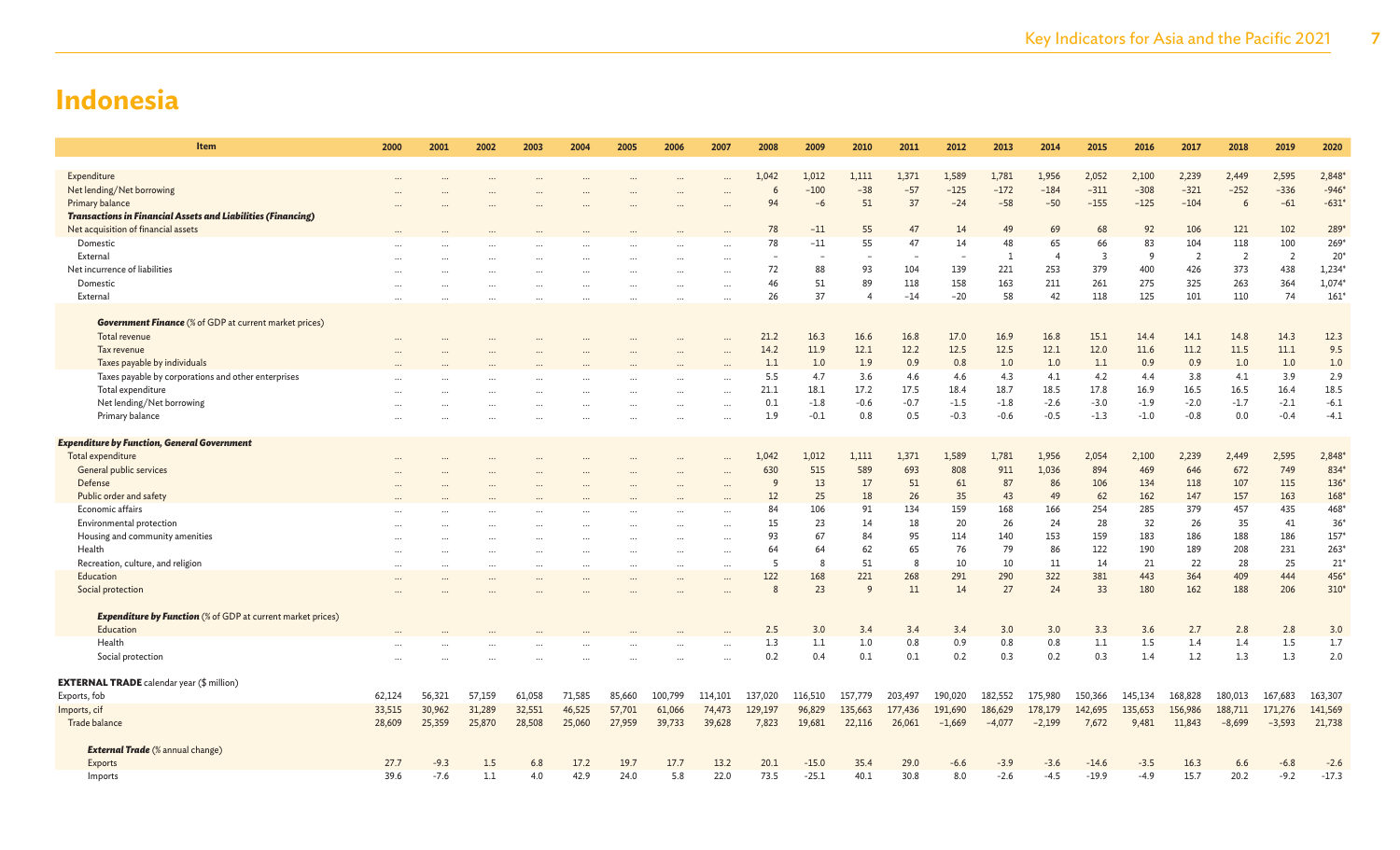| ltem                                                               | 2000            | 2001           | 2002           | 2003           | 2004            | 2005            | 2006            | 2007            | 2008             | 2009             | 2010             | 2011             | 2012             | 2013             | 2014             | 2015             | 2016             | 2017             | 2018             | 2019             | 2020              |
|--------------------------------------------------------------------|-----------------|----------------|----------------|----------------|-----------------|-----------------|-----------------|-----------------|------------------|------------------|------------------|------------------|------------------|------------------|------------------|------------------|------------------|------------------|------------------|------------------|-------------------|
|                                                                    |                 |                |                |                |                 |                 |                 |                 |                  |                  |                  |                  |                  |                  |                  |                  |                  |                  |                  |                  |                   |
| <b>Direction of Trade</b> calendar year (\$ million)               | 62.096          |                |                |                |                 |                 | 100.696         |                 | 136,860          | 116,378          |                  |                  | 190.032          | 182.552          |                  | 150,393          | 136,846          | 168,663          |                  | 167,973          | 165,002           |
| Exports, total                                                     |                 | 56.254         | 57,063         | 61,004         | 71,519          | 85,579          |                 | 113,971         |                  |                  | 157,779          | 203,497          |                  |                  | 176,292          |                  |                  |                  | 174,053          |                  |                   |
| 1. China, People's Republic of<br>2. United States                 | 2,768<br>8,489  | 2,201<br>7,761 | 2,903<br>7,570 | 3,803<br>7,386 | 4,605<br>8,787  | 6,662<br>9,889  | 8,344<br>11,259 | 9,676<br>11,644 | 11,637<br>13,080 | 11,499<br>10,889 | 15,693<br>14,302 | 22,941<br>16,498 | 21,660<br>14,910 | 22,601<br>15,741 | 17,606<br>16,560 | 15,045<br>16,267 | 16,791<br>16,172 | 23,049<br>17,811 | 27,121<br>18,462 | 27,962<br>17,874 | 30,704<br>18,121  |
| 3. Japan                                                           | 14.415          | 13,010         | 12.045         | 13,603         | 15,962          | 18,049          | 21,732          | 23,633          | 27,744           | 18,575           | 25,782           | 33,715           | 30,135           | 27,086           | 23,166           | 18,014           | 16,099           | 17.791           | 19,473           | 16,003           | 15,072            |
| 4. India                                                           | 1,151           | 1,054          | 1,302          | 1,742          | 2,171           | 2,878           | 3,391           | 4,944           | 7,163            | 7,433            | 9,915            | 13,336           | 12,496           | 13,031           | 12,249           | 11,713           | 10,104           | 14,084           | 13,725           | 11,823           | 12,135            |
| 5. Singapore                                                       | 6.562           | 5,364          | 5,349          | 5,400          | 6,001           | 7,837           | 8,930           | 10,502          | 12,862           | 10,263           | 13,723           | 18,444           | 17,135           | 16,686           | 16,807           | 12,650           | 11,861           | 12,768           | 12,985           | 12,917           | 11,253            |
| 6. Korea, Republic of                                              | 4,318           | 3,772          | 4,107          | 4,324          | 4,830           | 7,086           | 7,694           | 7,583           | 9,117            | 8,145            | 12,575           | 16,389           | 15,050           | 11,422           | 10,621           | 7,650            | 7,009            | 8,187            | 8,004            | 7,234            | 6,517             |
| 7. Malaysia                                                        | 1,972           | 1,779          | 2,030          | 2,364          | 3,016           | 3,431           | 4,111           | 5,096           | 6,433            | 6,812            | 9,362            | 10,996           | 11,280           | 10,667           | 9,759            | 7,662            | 1,647            | 8,468            | 6,349            | 8,802            | 8,514             |
| 8. Philippines                                                     | 820             | 815            | 778            | 945            | 1,238           | 1,419           | 1,406           | 1,854           | 2,054            | 2,406            | 3,181            | 3,699            | 3,708            | 3,817            | 3,888            | 3,921            | 5,271            | 6,627            | 6,825            | 6,770            | 6,251             |
| 9. Thailand                                                        | 1,026           | 1,064          | 1,227          | 1,393          | 1,976           | 2,246           | 2,702           | 3,054           | 3,661            | 3,234            | 4,567            | 5,897            | 6,635            | 6,062            | 5,830            | 5,530            | 5,394            | 6,462            | 6,815            | 6,218            | 5,424             |
| 10. Viet Nam                                                       | 360.6           | 322.0          | 392.9          | 468.1          | 601.0           | 678.4           | 1,052.0         | 1,355.2         | 1.672.9          | 1,454.2          | 1,946.2          | 2.354.2          | 2,273.7          | 2,400.9          | 2,451.2          | 2.740.2          | 3.045.6          | 3,587.5          | 4,583.9          | 5,153.4          | 5,482.0           |
|                                                                    |                 |                |                |                |                 |                 |                 |                 |                  |                  |                  |                  |                  |                  |                  |                  |                  |                  |                  |                  |                   |
| Imports, total                                                     | 33,500<br>2,022 | 31,064         | 31,284         | 32,547         | 46,440          | 57,698          | 60,996          | 74,192          | 128,552          | 96,158           | 135,663          | 177,436          | 191.691          | 186,629          | 178,179          | 142,695          | 135,551          | 156,602          | 192,262          | 174,280          | 147,916<br>35,866 |
| 1. China, People's Republic of<br>2. Singapore                     | 3,789           | 1,843<br>3,147 | 2,427<br>4,100 | 2,957<br>4,155 | 4,101<br>6,083  | 5,843<br>9,471  | 6,637<br>10,035 | 8,558<br>9,840  | 15,249<br>21,790 | 14,002<br>15,550 | 20,424<br>20,241 | 26,212<br>25,965 | 29,387<br>26,087 | 29,849<br>25,582 | 30,624<br>25,186 | 29,411<br>18,022 | 30,800<br>14,548 | 35,767<br>16,889 | 45,538<br>21,440 | 44,931<br>17.590 | 17,590            |
| 3. Japan                                                           | 5,397           | 4,689          | 4,409          | 4,228          | 6,082           | 6,906           | 5,516           | 6,527           | 15,129           | 9,844            | 16,966           | 19,437           | 22,768           | 19,285           | 17,008           | 13,264           | 12,985           | 15,241           | 17,977           | 15,662           | 13,083            |
| 4. Thailand                                                        | 1,109           | 986            | 1,191          | 1,702          | 2,772           | 3,447           | 2,983           | 4,287           | 6,336            | 4,613            | 7,471            | 10,405           | 11,437           | 10,703           | 9,781            | 8,083            | 8,667            | 9,280            | 10,953           | 9,469            | 7,920             |
| 5. United States                                                   | 3.393           | 3,210          | 2,644          | 2,702          | 3,236           | 3,886           | 4.066           | 4,797           | 7,898            | 7,094            | 9.416            | 10,834           | 11,614           | 9.082            | 8.189            | 7,617            | 7,319            | 8,150            | 10,212           | 9,319            | 7,787             |
| 6. Malaysia                                                        | 1,131           | 1,005          | 1,037          | 1,138          | 1,682           | 2,149           | 3,193           | 6,412           | 8,923            | 5,688            | 8,649            | 10,405           | 12,244           | 13,323           | 10,855           | 8,531            | 7,201            | 8,797            | 8,603            | 7,775            | 6,779             |
| 7. Korea, Republic of                                              | 2,083           | 2,209          | 1,647          | 1.528          | 1,943           | 2,869           | 2,876           | 3,197           | 6.926            | 4,742            | 7,703            | 13,000           | 11,970           | 11,593           | 11,847           | 8,427            | 6,675            | 8.122            | 9,089            | 8,421            | 6,847             |
| 8. Australia                                                       | 1,694           | 1,814          | 1,587          | 1,648          | 2,215           | 2,567           | 2,986           | 3,004           | 4,005            | 3,436            | 4,099            | 5,177            | 5,298            | 5,038            | 5,648            | 4,816            | 5,261            | 6,009            | 5,826            | 5,515            | 4,988             |
| 9. India                                                           | 525             | 486            | 638            | 666            | 1,102           | 1.052           | 1,407           | 1,610           | 2,905            | 2,209            | 3,295            | 4,322            | 4,306            | 3.964            | 3,952            | 2,741            | 2,873            | 4,049            | 5,017            | 4,296            | 3,432             |
| 10. Saudi Arabia                                                   | 1,598.2         | 1,314.1        | 1,103.5        | 1,498.2        | 1,966.8         | 2,712.3         | 3,384.4         | 3,372.8         | 4,805.0          | 3,135.8          | 4,360.8          | 5,426.6          | 5,199.4          | 6,526.4          | 6,516.2          | 3,421.6          | 2,725.0          | 3,167.0          | 4,910.7          | 3,567.7          | 3,567.7           |
| <b>BALANCE OF PAYMENTS</b> <sup>u</sup> calendar year (\$ million) |                 |                |                |                |                 |                 |                 |                 |                  |                  |                  |                  |                  |                  |                  |                  |                  |                  |                  |                  |                   |
| Current account balance                                            | 7.992           | 6,901          | 7,824          | 8,107          | 1,563           | 278             | 10,859          | 10,491          | 126              | 10,628           | 5,144            | 1,685            | $-24,418$        | $-29.109$        | -27,510          | $-17.519$        | $-16.952$        | $-16,196$        | $-30,633$        | $-30.279$        | $-4,739$          |
| Balance on goods                                                   | 25.042          | 22,696         | 23,513         | 24,563         | 19,164          | 17.190          | 31,580          | 33,860          | 24,580           | 32,267           | 31,003           | 33,825           | 8,680            | 5,833            | 6,983            | 14.049           | 15,318           | 18,814           | $-228$           | 3,508            | 28,201            |
| Exports                                                            | 65,407          | 57,365         | 59,165         | 64,109         | 66,084          | 81,682          | 98,251          | 111,303         | 132,226          | 113,266          | 149,966          | 191,109          | 187,346          | 182,089          | 175,293          | 149,124          | 144,470          | 168,883          | 180,725          | 168,455          | 163,342           |
| Imports                                                            | 40,365          | 34,668         | 35,652         | 39,546         | 46,920          | 64,492          | 66,671          | 77,442          | 107.645          | 81,000           | 118,963          | 157,284          | 178,667          | 176,256          | 168,310          | 135,076          | 129,152          | 150,069          | 180,953          | 164,948          | 135,141           |
| <b>Balance on services</b>                                         | $-10,423$       | $-10,380$      | $-10,382$      | $-12,108$      | $-7,943$        | $-8,865$        | $-11,868$       | $-13,144$       | $-14,802$        | $-11,183$        | $-9,791$         | $-9,803$         | $-10,564$        | $-12,070$        | $-10,010$        | $-8,697$         | $-7,084$         | $-7,379$         | $-6,485$         | $-7,641$         | $-9,843$          |
| Credit                                                             | 5,214           | 5,500          | 6,663          | 5,293          | 13,138          | 13.516          | 9,897           | 11,754          | 13,888           | 12,115           | 16,670           | 21,888           | 23,660           | 22,944           | 23,531           | 22,221           | 23,324           | 25,328           | 31,207           | 31,642           | 14,872            |
| Debit                                                              | 15,637          | 15,880         | 17,045         | 17,400         | 21,080          | 22,381          | 21,766          | 24,899          | 28,690           | 23,298           | 26,461           | 31,691           | 34,224           | 35,015           | 33,541           | 30,918           | 30,407           | 32,707           | 37,692           | 39,282           | 24,715            |
| Balance on primary income                                          | $-8,443$        | $-6,936$       | $-7,048$       | $-6,217$       | $-10,797$       | $-12,840$       | $-13,715$       | $-15,329$       | $-15,017$        | $-15,033$        | $-20,698$        | $-26,547$        | $-26,628$        | $-27,050$        | $-29,703$        | $-28,379$        | $-29,647$        | $-32,131$        | $-30,815$        | $-33,775$        | $-29,028$         |
| Credit                                                             | 2,458           | 2,004          | 1,318          | 1,055          | 2,055           | 2,371           | 2,594           | 3,546           | 3,644            | 1,959            | 1,934            | 2,581<br>29,128  | 2,650            | 2,602            | 2,130<br>31,832  | 2,822            | 4,048            | 5,575            | 9,302<br>40,117  | 7,373            | 5,222             |
| Debit<br>Balance on secondary income                               | 10,901<br>1,816 | 8,940<br>1,520 | 8,365<br>1,740 | 7,272<br>1,869 | 12,852<br>1,139 | 15,211<br>4,793 | 16,310<br>4,863 | 18,875<br>5,104 | 18,660<br>5,364  | 16,992<br>4,578  | 22,632<br>4,630  | 4,211            | 29,277<br>4,094  | 29,652<br>4,178  | 5,220            | 31,201<br>5,508  | 33,695<br>4,460  | 37,706<br>4,500  | 6,895            | 41,147<br>7,629  | 34,250<br>5,932   |
| Credit                                                             | 1,816           | 1,520          | 2,210          | 2,053          | 2,433           | 5,993           | 6,079           | 6,801           | 7,352            | 7,241            | 7,571            | 7,636            | 8,067            | 8,508            | 9,374            | 10,362           | 9,832            | 9,967            | 12,220           | 12,677           | 10,624            |
| Debit                                                              |                 |                | 470            | 184            | 1,294           | 1,200           | 1,216           | 1,697           | 1,989            | 2,663            | 2,941            | 3,425            | 3,972            | 4,330            | 4,154            | 4,853            | 5,371            | 5,467            | 5,325            | 5,048            | 4,692             |
| Capital account                                                    |                 | $\cdots$       |                |                |                 | 334             | 350             | 547             | 294              | 96               | 50               | 33               | 51               | 45               | 27               | 17               | 41               | 46               | 97               | 39               | 37                |
| Credit                                                             |                 |                |                |                |                 | 334             | 350             | 547             | 294              | 96               | 50               | 33               | 51               | 45               | 27               | 17               | 41               | 46               | 97               | 39               | 37                |
| Debit                                                              |                 |                |                | $\ddotsc$      |                 |                 |                 |                 |                  |                  |                  |                  |                  |                  |                  |                  |                  |                  |                  |                  |                   |
| Financial account                                                  | $-7,896$        | $-7,617$       | $-1,103$       | $-949$         | $-1,852$        | $-11$           | $-2,676$        | $-3,046$        | 2,126            | $-4,757$         | $-26,476$        | $-13,603$        | $-24,858$        | $-21,926$        | $-44.916$        | $-16.843$        | $-29,306$        | $-28,686$        | $-25,122$        | $-36,564$        | $-7,829$          |
| Direct investment                                                  | $-4,550$        | $-2,977$       | 145            | $-597$         | 1,512           | $-5,271$        | $-2,188$        | $-2,253$        | $-3,419$         | $-2,629$         | $-11.106$        | $-11,528$        | $-13.716$        | $-12.170$        | $-14.733$        | $-10,704$        | $-16,136$        | $-18,502$        | $-12,511$        | $-20,531$        | $-14,114$         |
| Portfolio investment                                               | $-1,911$        | $-244$         | 1,222          | 2,251          | $-4,409$        | $-4,189$        | $-4,277$        | $-5,567$        | $-1,764$         | $-10,336$        | $-13,202$        | $-3,806$         | $-9,206$         | $-10,873$        | $-26,067$        | $-16,183$        | $-18,996$        | $-21,059$        | $-9,312$         | $-21,990$        | $-3,932$          |
| <b>Financial derivatives</b>                                       |                 |                |                |                |                 |                 |                 |                 |                  |                  | 94               | $-69$            | $-13$            | 334              | 156              | $-20$            | q                | 128              | $-34$            | $-186$           | $-18$             |
| Other investment                                                   | $-1,435$        | -4.396         | $-2,470$       | $-2.6041$      | 1.044           | 9.450           | 3.790           | 4,774           | 7.309            | 8,208            | $-2,262$         | 1,801            | $-1.922$         | 783              | $-4.272$         | 10.064           | 5.817            | 10.747           | $-3,266$         | 6.144            | 10,235            |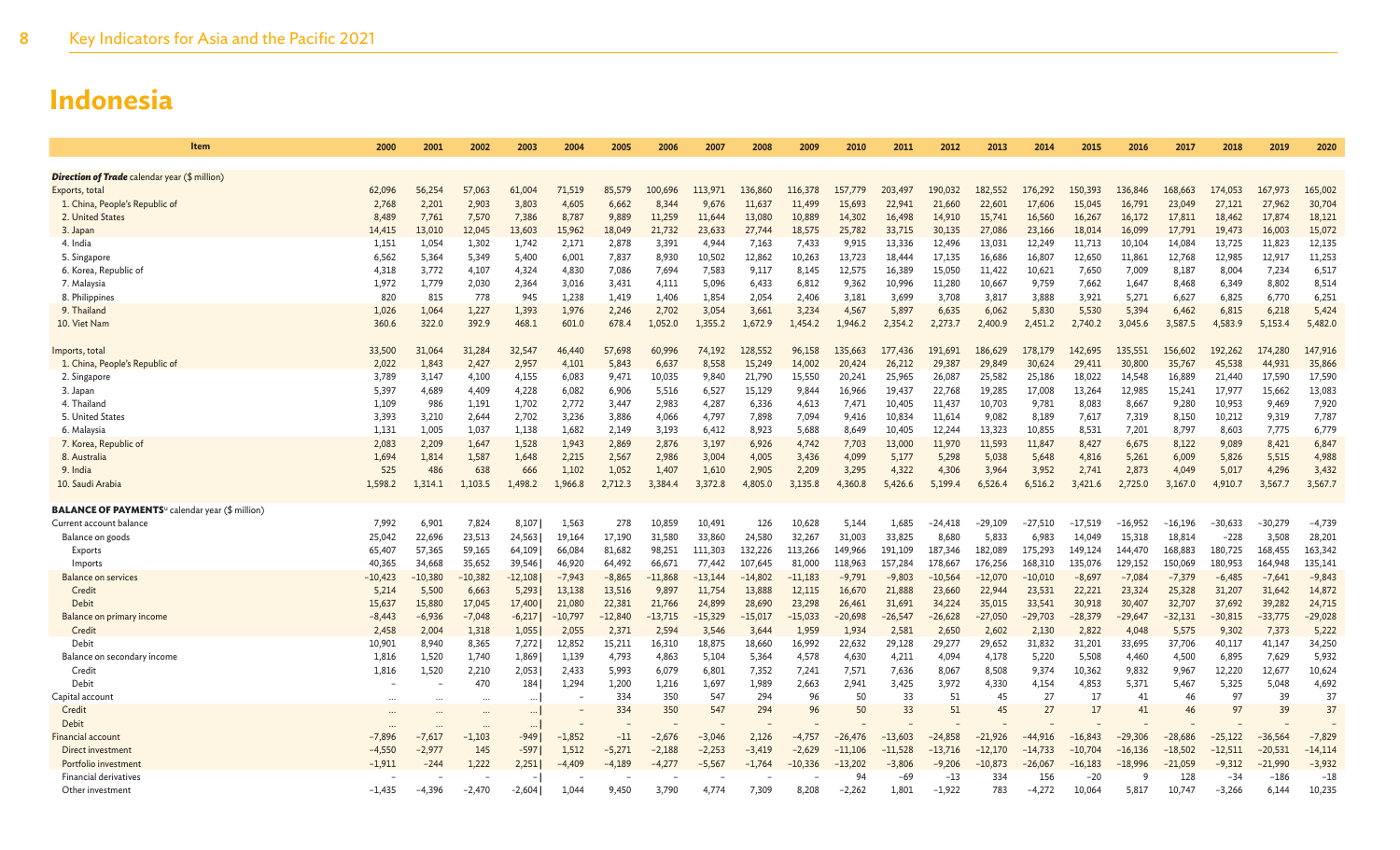| 3,822<br>$-1.694$<br>$-3,503$<br>$-1,368$<br>$-275$<br>$-186$<br>$-2,184$<br>$-439$<br>$-1,717$<br>$-1,648$<br>$-530$<br>Net errors and omissions<br>714<br>$-3,107$<br>$-178$<br>625<br>$-238$<br>$-2,975$<br>$-1,327$<br>$-3,465$<br>$-305$<br>$-950$<br>2,597<br>Overall balance<br>3,918<br>5,027<br>3,654<br>309<br>444<br>14,511<br>12,715<br>$-1,945$<br>12,506<br>30,343<br>11,857<br>215<br>$-7,325$<br>15,249<br>$-1,098$<br>12,089<br>11,586<br>$-7,131$<br>$-2$<br>4,676<br>$-2,597$<br>$-309$<br>$-215$<br>7,325<br>1,098<br>$-12,089$<br>$-11,586$<br>7,131<br>Reserves and related items<br>$-3.918$<br>$-3,654$<br>$-444$<br>$-14.511$<br>$-12.715$<br>$-12,506$<br>$-30,343$<br>$-11.857$<br>$-15,249$<br>2<br>$-5.027$<br>1,945<br>$-4.676$<br>$-116,727$<br>$-361,224$<br>$-317,051$<br>$-281,166$<br>International investment position<br>$-98,592$<br>$-105,926$<br>$-124.854$<br>$-136,856$<br>$-169,165$<br>$-147.757$<br>$-291,062$<br>$-318,272$<br>$-371,433$<br>$-383.973$<br>$-376,834$<br>$-333.782$<br>$-323,365$<br>$-337,919$<br>$-112,704$<br>$-213,724$<br><b>Balance of Payments</b> (% of GDP at current market prices)<br>39.6<br>35.8<br>30.2<br>27.3<br>25.7<br>28.3<br>26.6<br>25.5<br>25.5<br>18.9<br>19.8<br>21.4<br>20.4<br>20.0<br>19.7<br>17.3<br>15.5<br>16.6<br>17.4<br>15.1<br>15.4<br>Exports<br>17.7<br>12.7<br>24.5<br>21.6<br>18.2<br>16.8<br>18.3<br>22.4<br>18.0<br>20.8<br>13.5<br>15.7<br>17.6<br>19.5<br>19.3<br>18.9<br>15.7<br>17.4<br>14.7<br>Imports<br>13.9<br>14.8<br>2.7<br>15.2<br>12.0<br>10.5<br>7.5<br>7.7<br>0.9<br>0.8<br>1.9<br>0.3<br>Balance on goods<br>14.1<br>6.0<br>8.5<br>4.7<br>5.4<br>4.1<br>3.8<br>0.6<br>1.6<br>1.6<br>$-0.0$<br>$-0.4$<br>4.8<br>3.5<br>Current account balance<br>4.3<br>4.0<br>0.6<br>0.1<br>2.9<br>2.4<br>0.0<br>1.8<br>0.7<br>0.2<br>$-2.7$<br>$-3.2$<br>$-3.1$<br>$-2.0$<br>$-1.8$<br>$-1.6$<br>$-2.9$<br>$-2.7$<br>2.4<br>3.9<br>2.9<br>2.1<br>1.3<br>0.4<br>0.2<br>Overall balance<br>$-0.0$<br>2.6<br>1.6<br>0.1<br>0.2<br>$-0.4$<br>4.0<br>0.0<br>$-0.8$<br>1.7<br>$-0.1$<br>1.3<br>1.1<br>$-0.7$<br><b>INTERNATIONAL RESERVES</b> as of end of period (\$ million)<br>Total<br>29,268<br>32,047<br>36,253<br>36,303<br>42,588<br>56,925<br>66,119<br>96,211<br>111,863<br>105,929<br>120,654<br>129,183<br>135,897<br>28,018<br>34.731<br>51,641<br>110,137<br>112,777<br>99,387<br>116,370<br>130,203<br>766<br>1,948<br>4,758<br>Gold, national valuation<br>772<br>1,077<br>1,291<br>1,351<br>1,590<br>1,485<br>2,044<br>2,556<br>3,303<br>3,598<br>3,940<br>3,023<br>3,027<br>2,661<br>2,876<br>3,346<br>3,230<br>3,844<br>128,398<br>28,280<br>27,048<br>30,754<br>34,742<br>34,724<br>32,926<br>40,866<br>54,737<br>49,339<br>60,572<br>89,970<br>103,611<br>105,907<br>93,427<br>106,073<br>100,626<br>110,931<br>124,143<br>114,776<br>122,707<br>Foreign exchange<br>190<br>183<br>198<br>216<br>226<br>208<br>219<br>230<br>224<br>228<br>224<br>223<br>224<br>224<br>211<br>202<br>1,059<br>1,122<br>1,096<br>1,090<br>1,135<br>Reserve position in the IMF<br>2,552<br>1,605<br>32<br>16<br>19<br>$\overline{2}$<br>18<br>2,763<br>2,714<br>2,704<br>2,707<br>2,712<br>2,440<br>1,504<br>1,592<br>1,553<br>1,542<br><b>SDRs</b><br>Q<br>34<br>$\Delta$<br><b>EXCHANGE RATES (Rp-\$)</b><br>End of period<br>8,940<br>9,290<br>9,419<br>9,400<br>8,991<br>9,068<br>12,189<br>12,440<br>13,795<br>13,436<br>13,548<br>14,481<br>13,901<br>14,105<br>9.595<br>10,400<br>8,465<br>9,830<br>9,020<br>10,950<br>9,670<br>14,582<br>8,422<br>9,311<br>8,577<br>8,939<br>9,705<br>9,159<br>9,141<br>9,699<br>10,390<br>9,090<br>8,770<br>9,387<br>10,461<br>11,865<br>13,389<br>13,308<br>13,381<br>14,237<br>Average of period<br>10,261<br>14,148<br><b>EXTERNAL INDEBTEDNESS</b> as of end of period (\$ million)<br>Total debt outstanding and disbursed<br>134,373<br>138,042<br>263,644<br>292,565<br>379,589<br>402,084<br>144,049<br>132,710<br>128,444<br>142,132<br>135,970<br>147,827<br>157,916<br>179,405<br>198,278<br>219,629<br>252,623<br>307,749<br>318,942<br>353,564<br>Long-term debt<br>111,212<br>103,265<br>101,632<br>104,265<br>105,961<br>122.961<br>123,402<br>128,794<br>152,250<br>162,181<br>178,416<br>205,326<br>214,484<br>243.736<br>304,013<br>328,875<br>354,547<br>137,060<br>266,574<br>275,595<br>Public and publicly guaranteed<br>70,043<br>68,860<br>71,605<br>74,512<br>77,717<br>76,636<br>80,288<br>97,457<br>102,748<br>127,405<br>128,197<br>142,185<br>159,571<br>177,073<br>194,953<br>215,072<br>233,505<br>72,414<br>87,763<br>108,146<br>$\cdots$<br>48,507<br>101,551<br>41,169<br>34,405<br>30,026<br>29,754<br>33,546<br>45,244<br>46,766<br>49,297<br>54,793<br>59,433<br>70,270<br>77,921<br>86,286<br>107,003<br>98,522<br>109,059<br>113,802<br>121,041<br>Private nonguaranteed<br>$\ddotsc$<br>18,655<br>21,688<br>17,626<br>19,477<br>11,023<br>12,208<br>24,050<br>33,047<br>38,173<br>44,253<br>46,110<br>45,960<br>38.431<br>40,685<br>46,731<br>47,960<br>44,799<br>Short-term debt<br>20,031<br>22,024<br>20,488<br>$\cdots$<br>Use of IMF credit<br>11,149<br>9,414<br>9,186<br>10,631<br>10,057<br>8,148<br>359<br>378<br>368<br>3,105<br>3,050<br>3,041<br>3,044<br>3,050<br>2,869<br>2,744<br>2,662<br>2,820<br>2,754<br>2,739<br>$\cdots$<br>External debt (% of GNI)<br>93.5<br>85.9<br>67.7<br>59.5<br>56.3<br>52.3<br>39.0<br>35.7<br>32.1<br>34.5<br>27.0<br>25.3<br>28.3<br>29.8<br>34.0<br>37.0<br>35.4<br>36.0<br>37.5<br>37.0<br><br>77.2<br>79.1<br>77.6<br>76.8<br>87.1<br>81.8<br>81.2<br>81.4<br>83.3<br>86.6<br>88.2<br>Total long-term debt (% of total debt)<br>77.8<br>86.5<br>90.8<br>86.8<br>84.9<br>81.3<br>86.6<br>86.4<br>86.0<br>15.1<br>15.1<br>13.7<br>7.8<br>12.6<br>13.0<br>16.7<br>17.4<br>17.5<br>17.5<br>15.7<br>12.5<br>12.8<br>13.2<br>12.6<br>11.1<br>Short-term debt (% of total debt)<br>14.5<br>16.0<br>9.0<br>13.4<br>22.8<br>25.2<br>25.5<br>17.4<br>34.6<br>29.4<br>25.1<br>39.4<br>Debt service (% of exports of goods and services)<br>24.0<br>26.3<br>20.9<br>25.7<br>19.1<br>14.5<br>19.6<br>18.7<br>14.4<br>19.9<br>29.9<br>37.5<br>Debt service transactions during the year (\$ million)<br>Principal repayments on long-term debt<br>9,298<br>10,551<br>12,932<br>14,627<br>18,812<br>33,132<br>51,211<br>53,835<br>46,884<br>42,905<br>68,404<br>73,742<br>7,884<br>15,747<br>16,428<br>17,001<br>20,431<br>26,202<br>30,854<br>43,131<br>25,164<br>4,996<br>15,192<br>5,702<br>4,565<br>3,438<br>3,954<br>2,957<br>4,301<br>4,944<br>5,532<br>5,951<br>7,726<br>8,277<br>16,356<br>9,730<br>10,595<br>10,703<br>12,046<br>Interest on long-term debt<br>3,142<br>3,416<br>4.461<br>426<br>1.157<br>863<br>600<br>638<br>731<br>111<br>210<br>159<br>373<br>555<br>631<br>785<br>837<br>1,327<br>1,858<br>1,303<br>Interest on short-term debt<br>134<br>141<br>414<br>Average terms of new commitments<br>Interest rate (% per annum)<br>4.2<br>4.3<br>4.6<br>4.2<br>3.8<br>3.3<br>2.8<br>3.4<br>5.5<br>5.7<br>4.4<br>4.3<br>4.3<br>3.6<br>3.9<br>3.9<br>3.6<br>3.6<br>4.4<br>4.4<br>27.1<br>21.1<br>18.7<br>19.9<br>22.1<br>16.7<br>17.8<br>Maturity (years)<br>19.0<br>21.0<br>24.1<br>19.3<br>18.6<br>14.9<br>16.0<br>15.7<br>14.1<br>15.6<br>14.1<br>21.3<br>18.4<br>18.1<br>Grace period (years)<br>3.5<br>4.2<br>3.6<br>13.7<br>15.2<br>14.8<br>11.9<br>8.8<br>7.7<br>9.9<br>14.5<br>11.4<br>12.0<br>12.4<br>11.8<br>14.7<br>9.9<br>6.0<br>6.4<br>Grant element (%)<br>14.8<br>15.6<br>16.2<br>21.3<br>$-5.4$<br>$-7.9$<br>5.7<br>3.0<br>12.9<br>13.7<br>2.7<br>$-0.3$<br>5.8<br>8.3<br>3.7<br>1.5<br>$-0.6$<br>16.0<br>6.5<br>9.8 | Item | 2000 | 2001 | 2002 | 2003 | 2004 | 2005 | 2006 | 2007 | 2008 | 2009 | 2010 | 2011 | 2012 | 2013 | 2014 | 2015 | 2016 | 2017 | 2018 | 2019 | 2020 |
|------------------------------------------------------------------------------------------------------------------------------------------------------------------------------------------------------------------------------------------------------------------------------------------------------------------------------------------------------------------------------------------------------------------------------------------------------------------------------------------------------------------------------------------------------------------------------------------------------------------------------------------------------------------------------------------------------------------------------------------------------------------------------------------------------------------------------------------------------------------------------------------------------------------------------------------------------------------------------------------------------------------------------------------------------------------------------------------------------------------------------------------------------------------------------------------------------------------------------------------------------------------------------------------------------------------------------------------------------------------------------------------------------------------------------------------------------------------------------------------------------------------------------------------------------------------------------------------------------------------------------------------------------------------------------------------------------------------------------------------------------------------------------------------------------------------------------------------------------------------------------------------------------------------------------------------------------------------------------------------------------------------------------------------------------------------------------------------------------------------------------------------------------------------------------------------------------------------------------------------------------------------------------------------------------------------------------------------------------------------------------------------------------------------------------------------------------------------------------------------------------------------------------------------------------------------------------------------------------------------------------------------------------------------------------------------------------------------------------------------------------------------------------------------------------------------------------------------------------------------------------------------------------------------------------------------------------------------------------------------------------------------------------------------------------------------------------------------------------------------------------------------------------------------------------------------------------------------------------------------------------------------------------------------------------------------------------------------------------------------------------------------------------------------------------------------------------------------------------------------------------------------------------------------------------------------------------------------------------------------------------------------------------------------------------------------------------------------------------------------------------------------------------------------------------------------------------------------------------------------------------------------------------------------------------------------------------------------------------------------------------------------------------------------------------------------------------------------------------------------------------------------------------------------------------------------------------------------------------------------------------------------------------------------------------------------------------------------------------------------------------------------------------------------------------------------------------------------------------------------------------------------------------------------------------------------------------------------------------------------------------------------------------------------------------------------------------------------------------------------------------------------------------------------------------------------------------------------------------------------------------------------------------------------------------------------------------------------------------------------------------------------------------------------------------------------------------------------------------------------------------------------------------------------------------------------------------------------------------------------------------------------------------------------------------------------------------------------------------------------------------------------------------------------------------------------------------------------------------------------------------------------------------------------------------------------------------------------------------------------------------------------------------------------------------------------------------------------------------------------------------------------------------------------------------------------------------------------------------------------------------------------------------------------------------------------------------------------------------------------------------------------------------------------------------------------------------------------------------------------------------------------------------------------------------------------------------------------------------------------------------------------------------------------------------------------------------------------------------------------------------------------------------------------------------------------------------------------------------------------------------------------------------------------------------------------------------------------------------------------------------------------------------------------------------------------------------------------------------------------------------------------------------------------------------------------------------------------------------------------------------------------------------------------------------------------------------------------------------------------------------------------------------------------------------------------------------------------------------------------------------------------------------------------------------------------------------------------------------------------------------------------------------------------------------------------------------------------------------------------------------------------------------------------------------------------------------------------------------------------------------------------------------------------------------------------------------------------------------------------------------------------------------------------------------------|------|------|------|------|------|------|------|------|------|------|------|------|------|------|------|------|------|------|------|------|------|------|
|                                                                                                                                                                                                                                                                                                                                                                                                                                                                                                                                                                                                                                                                                                                                                                                                                                                                                                                                                                                                                                                                                                                                                                                                                                                                                                                                                                                                                                                                                                                                                                                                                                                                                                                                                                                                                                                                                                                                                                                                                                                                                                                                                                                                                                                                                                                                                                                                                                                                                                                                                                                                                                                                                                                                                                                                                                                                                                                                                                                                                                                                                                                                                                                                                                                                                                                                                                                                                                                                                                                                                                                                                                                                                                                                                                                                                                                                                                                                                                                                                                                                                                                                                                                                                                                                                                                                                                                                                                                                                                                                                                                                                                                                                                                                                                                                                                                                                                                                                                                                                                                                                                                                                                                                                                                                                                                                                                                                                                                                                                                                                                                                                                                                                                                                                                                                                                                                                                                                                                                                                                                                                                                                                                                                                                                                                                                                                                                                                                                                                                                                                                                                                                                                                                                                                                                                                                                                                                                                                                                                                                                                                                                                                                                                                                                                                                                                                                                                                                                                                                                                                                                                                                                                                    |      |      |      |      |      |      |      |      |      |      |      |      |      |      |      |      |      |      |      |      |      |      |
|                                                                                                                                                                                                                                                                                                                                                                                                                                                                                                                                                                                                                                                                                                                                                                                                                                                                                                                                                                                                                                                                                                                                                                                                                                                                                                                                                                                                                                                                                                                                                                                                                                                                                                                                                                                                                                                                                                                                                                                                                                                                                                                                                                                                                                                                                                                                                                                                                                                                                                                                                                                                                                                                                                                                                                                                                                                                                                                                                                                                                                                                                                                                                                                                                                                                                                                                                                                                                                                                                                                                                                                                                                                                                                                                                                                                                                                                                                                                                                                                                                                                                                                                                                                                                                                                                                                                                                                                                                                                                                                                                                                                                                                                                                                                                                                                                                                                                                                                                                                                                                                                                                                                                                                                                                                                                                                                                                                                                                                                                                                                                                                                                                                                                                                                                                                                                                                                                                                                                                                                                                                                                                                                                                                                                                                                                                                                                                                                                                                                                                                                                                                                                                                                                                                                                                                                                                                                                                                                                                                                                                                                                                                                                                                                                                                                                                                                                                                                                                                                                                                                                                                                                                                                                    |      |      |      |      |      |      |      |      |      |      |      |      |      |      |      |      |      |      |      |      |      |      |
|                                                                                                                                                                                                                                                                                                                                                                                                                                                                                                                                                                                                                                                                                                                                                                                                                                                                                                                                                                                                                                                                                                                                                                                                                                                                                                                                                                                                                                                                                                                                                                                                                                                                                                                                                                                                                                                                                                                                                                                                                                                                                                                                                                                                                                                                                                                                                                                                                                                                                                                                                                                                                                                                                                                                                                                                                                                                                                                                                                                                                                                                                                                                                                                                                                                                                                                                                                                                                                                                                                                                                                                                                                                                                                                                                                                                                                                                                                                                                                                                                                                                                                                                                                                                                                                                                                                                                                                                                                                                                                                                                                                                                                                                                                                                                                                                                                                                                                                                                                                                                                                                                                                                                                                                                                                                                                                                                                                                                                                                                                                                                                                                                                                                                                                                                                                                                                                                                                                                                                                                                                                                                                                                                                                                                                                                                                                                                                                                                                                                                                                                                                                                                                                                                                                                                                                                                                                                                                                                                                                                                                                                                                                                                                                                                                                                                                                                                                                                                                                                                                                                                                                                                                                                                    |      |      |      |      |      |      |      |      |      |      |      |      |      |      |      |      |      |      |      |      |      |      |
|                                                                                                                                                                                                                                                                                                                                                                                                                                                                                                                                                                                                                                                                                                                                                                                                                                                                                                                                                                                                                                                                                                                                                                                                                                                                                                                                                                                                                                                                                                                                                                                                                                                                                                                                                                                                                                                                                                                                                                                                                                                                                                                                                                                                                                                                                                                                                                                                                                                                                                                                                                                                                                                                                                                                                                                                                                                                                                                                                                                                                                                                                                                                                                                                                                                                                                                                                                                                                                                                                                                                                                                                                                                                                                                                                                                                                                                                                                                                                                                                                                                                                                                                                                                                                                                                                                                                                                                                                                                                                                                                                                                                                                                                                                                                                                                                                                                                                                                                                                                                                                                                                                                                                                                                                                                                                                                                                                                                                                                                                                                                                                                                                                                                                                                                                                                                                                                                                                                                                                                                                                                                                                                                                                                                                                                                                                                                                                                                                                                                                                                                                                                                                                                                                                                                                                                                                                                                                                                                                                                                                                                                                                                                                                                                                                                                                                                                                                                                                                                                                                                                                                                                                                                                                    |      |      |      |      |      |      |      |      |      |      |      |      |      |      |      |      |      |      |      |      |      |      |
|                                                                                                                                                                                                                                                                                                                                                                                                                                                                                                                                                                                                                                                                                                                                                                                                                                                                                                                                                                                                                                                                                                                                                                                                                                                                                                                                                                                                                                                                                                                                                                                                                                                                                                                                                                                                                                                                                                                                                                                                                                                                                                                                                                                                                                                                                                                                                                                                                                                                                                                                                                                                                                                                                                                                                                                                                                                                                                                                                                                                                                                                                                                                                                                                                                                                                                                                                                                                                                                                                                                                                                                                                                                                                                                                                                                                                                                                                                                                                                                                                                                                                                                                                                                                                                                                                                                                                                                                                                                                                                                                                                                                                                                                                                                                                                                                                                                                                                                                                                                                                                                                                                                                                                                                                                                                                                                                                                                                                                                                                                                                                                                                                                                                                                                                                                                                                                                                                                                                                                                                                                                                                                                                                                                                                                                                                                                                                                                                                                                                                                                                                                                                                                                                                                                                                                                                                                                                                                                                                                                                                                                                                                                                                                                                                                                                                                                                                                                                                                                                                                                                                                                                                                                                                    |      |      |      |      |      |      |      |      |      |      |      |      |      |      |      |      |      |      |      |      |      |      |
|                                                                                                                                                                                                                                                                                                                                                                                                                                                                                                                                                                                                                                                                                                                                                                                                                                                                                                                                                                                                                                                                                                                                                                                                                                                                                                                                                                                                                                                                                                                                                                                                                                                                                                                                                                                                                                                                                                                                                                                                                                                                                                                                                                                                                                                                                                                                                                                                                                                                                                                                                                                                                                                                                                                                                                                                                                                                                                                                                                                                                                                                                                                                                                                                                                                                                                                                                                                                                                                                                                                                                                                                                                                                                                                                                                                                                                                                                                                                                                                                                                                                                                                                                                                                                                                                                                                                                                                                                                                                                                                                                                                                                                                                                                                                                                                                                                                                                                                                                                                                                                                                                                                                                                                                                                                                                                                                                                                                                                                                                                                                                                                                                                                                                                                                                                                                                                                                                                                                                                                                                                                                                                                                                                                                                                                                                                                                                                                                                                                                                                                                                                                                                                                                                                                                                                                                                                                                                                                                                                                                                                                                                                                                                                                                                                                                                                                                                                                                                                                                                                                                                                                                                                                                                    |      |      |      |      |      |      |      |      |      |      |      |      |      |      |      |      |      |      |      |      |      |      |
|                                                                                                                                                                                                                                                                                                                                                                                                                                                                                                                                                                                                                                                                                                                                                                                                                                                                                                                                                                                                                                                                                                                                                                                                                                                                                                                                                                                                                                                                                                                                                                                                                                                                                                                                                                                                                                                                                                                                                                                                                                                                                                                                                                                                                                                                                                                                                                                                                                                                                                                                                                                                                                                                                                                                                                                                                                                                                                                                                                                                                                                                                                                                                                                                                                                                                                                                                                                                                                                                                                                                                                                                                                                                                                                                                                                                                                                                                                                                                                                                                                                                                                                                                                                                                                                                                                                                                                                                                                                                                                                                                                                                                                                                                                                                                                                                                                                                                                                                                                                                                                                                                                                                                                                                                                                                                                                                                                                                                                                                                                                                                                                                                                                                                                                                                                                                                                                                                                                                                                                                                                                                                                                                                                                                                                                                                                                                                                                                                                                                                                                                                                                                                                                                                                                                                                                                                                                                                                                                                                                                                                                                                                                                                                                                                                                                                                                                                                                                                                                                                                                                                                                                                                                                                    |      |      |      |      |      |      |      |      |      |      |      |      |      |      |      |      |      |      |      |      |      |      |
|                                                                                                                                                                                                                                                                                                                                                                                                                                                                                                                                                                                                                                                                                                                                                                                                                                                                                                                                                                                                                                                                                                                                                                                                                                                                                                                                                                                                                                                                                                                                                                                                                                                                                                                                                                                                                                                                                                                                                                                                                                                                                                                                                                                                                                                                                                                                                                                                                                                                                                                                                                                                                                                                                                                                                                                                                                                                                                                                                                                                                                                                                                                                                                                                                                                                                                                                                                                                                                                                                                                                                                                                                                                                                                                                                                                                                                                                                                                                                                                                                                                                                                                                                                                                                                                                                                                                                                                                                                                                                                                                                                                                                                                                                                                                                                                                                                                                                                                                                                                                                                                                                                                                                                                                                                                                                                                                                                                                                                                                                                                                                                                                                                                                                                                                                                                                                                                                                                                                                                                                                                                                                                                                                                                                                                                                                                                                                                                                                                                                                                                                                                                                                                                                                                                                                                                                                                                                                                                                                                                                                                                                                                                                                                                                                                                                                                                                                                                                                                                                                                                                                                                                                                                                                    |      |      |      |      |      |      |      |      |      |      |      |      |      |      |      |      |      |      |      |      |      |      |
|                                                                                                                                                                                                                                                                                                                                                                                                                                                                                                                                                                                                                                                                                                                                                                                                                                                                                                                                                                                                                                                                                                                                                                                                                                                                                                                                                                                                                                                                                                                                                                                                                                                                                                                                                                                                                                                                                                                                                                                                                                                                                                                                                                                                                                                                                                                                                                                                                                                                                                                                                                                                                                                                                                                                                                                                                                                                                                                                                                                                                                                                                                                                                                                                                                                                                                                                                                                                                                                                                                                                                                                                                                                                                                                                                                                                                                                                                                                                                                                                                                                                                                                                                                                                                                                                                                                                                                                                                                                                                                                                                                                                                                                                                                                                                                                                                                                                                                                                                                                                                                                                                                                                                                                                                                                                                                                                                                                                                                                                                                                                                                                                                                                                                                                                                                                                                                                                                                                                                                                                                                                                                                                                                                                                                                                                                                                                                                                                                                                                                                                                                                                                                                                                                                                                                                                                                                                                                                                                                                                                                                                                                                                                                                                                                                                                                                                                                                                                                                                                                                                                                                                                                                                                                    |      |      |      |      |      |      |      |      |      |      |      |      |      |      |      |      |      |      |      |      |      |      |
|                                                                                                                                                                                                                                                                                                                                                                                                                                                                                                                                                                                                                                                                                                                                                                                                                                                                                                                                                                                                                                                                                                                                                                                                                                                                                                                                                                                                                                                                                                                                                                                                                                                                                                                                                                                                                                                                                                                                                                                                                                                                                                                                                                                                                                                                                                                                                                                                                                                                                                                                                                                                                                                                                                                                                                                                                                                                                                                                                                                                                                                                                                                                                                                                                                                                                                                                                                                                                                                                                                                                                                                                                                                                                                                                                                                                                                                                                                                                                                                                                                                                                                                                                                                                                                                                                                                                                                                                                                                                                                                                                                                                                                                                                                                                                                                                                                                                                                                                                                                                                                                                                                                                                                                                                                                                                                                                                                                                                                                                                                                                                                                                                                                                                                                                                                                                                                                                                                                                                                                                                                                                                                                                                                                                                                                                                                                                                                                                                                                                                                                                                                                                                                                                                                                                                                                                                                                                                                                                                                                                                                                                                                                                                                                                                                                                                                                                                                                                                                                                                                                                                                                                                                                                                    |      |      |      |      |      |      |      |      |      |      |      |      |      |      |      |      |      |      |      |      |      |      |
|                                                                                                                                                                                                                                                                                                                                                                                                                                                                                                                                                                                                                                                                                                                                                                                                                                                                                                                                                                                                                                                                                                                                                                                                                                                                                                                                                                                                                                                                                                                                                                                                                                                                                                                                                                                                                                                                                                                                                                                                                                                                                                                                                                                                                                                                                                                                                                                                                                                                                                                                                                                                                                                                                                                                                                                                                                                                                                                                                                                                                                                                                                                                                                                                                                                                                                                                                                                                                                                                                                                                                                                                                                                                                                                                                                                                                                                                                                                                                                                                                                                                                                                                                                                                                                                                                                                                                                                                                                                                                                                                                                                                                                                                                                                                                                                                                                                                                                                                                                                                                                                                                                                                                                                                                                                                                                                                                                                                                                                                                                                                                                                                                                                                                                                                                                                                                                                                                                                                                                                                                                                                                                                                                                                                                                                                                                                                                                                                                                                                                                                                                                                                                                                                                                                                                                                                                                                                                                                                                                                                                                                                                                                                                                                                                                                                                                                                                                                                                                                                                                                                                                                                                                                                                    |      |      |      |      |      |      |      |      |      |      |      |      |      |      |      |      |      |      |      |      |      |      |
|                                                                                                                                                                                                                                                                                                                                                                                                                                                                                                                                                                                                                                                                                                                                                                                                                                                                                                                                                                                                                                                                                                                                                                                                                                                                                                                                                                                                                                                                                                                                                                                                                                                                                                                                                                                                                                                                                                                                                                                                                                                                                                                                                                                                                                                                                                                                                                                                                                                                                                                                                                                                                                                                                                                                                                                                                                                                                                                                                                                                                                                                                                                                                                                                                                                                                                                                                                                                                                                                                                                                                                                                                                                                                                                                                                                                                                                                                                                                                                                                                                                                                                                                                                                                                                                                                                                                                                                                                                                                                                                                                                                                                                                                                                                                                                                                                                                                                                                                                                                                                                                                                                                                                                                                                                                                                                                                                                                                                                                                                                                                                                                                                                                                                                                                                                                                                                                                                                                                                                                                                                                                                                                                                                                                                                                                                                                                                                                                                                                                                                                                                                                                                                                                                                                                                                                                                                                                                                                                                                                                                                                                                                                                                                                                                                                                                                                                                                                                                                                                                                                                                                                                                                                                                    |      |      |      |      |      |      |      |      |      |      |      |      |      |      |      |      |      |      |      |      |      |      |
|                                                                                                                                                                                                                                                                                                                                                                                                                                                                                                                                                                                                                                                                                                                                                                                                                                                                                                                                                                                                                                                                                                                                                                                                                                                                                                                                                                                                                                                                                                                                                                                                                                                                                                                                                                                                                                                                                                                                                                                                                                                                                                                                                                                                                                                                                                                                                                                                                                                                                                                                                                                                                                                                                                                                                                                                                                                                                                                                                                                                                                                                                                                                                                                                                                                                                                                                                                                                                                                                                                                                                                                                                                                                                                                                                                                                                                                                                                                                                                                                                                                                                                                                                                                                                                                                                                                                                                                                                                                                                                                                                                                                                                                                                                                                                                                                                                                                                                                                                                                                                                                                                                                                                                                                                                                                                                                                                                                                                                                                                                                                                                                                                                                                                                                                                                                                                                                                                                                                                                                                                                                                                                                                                                                                                                                                                                                                                                                                                                                                                                                                                                                                                                                                                                                                                                                                                                                                                                                                                                                                                                                                                                                                                                                                                                                                                                                                                                                                                                                                                                                                                                                                                                                                                    |      |      |      |      |      |      |      |      |      |      |      |      |      |      |      |      |      |      |      |      |      |      |
|                                                                                                                                                                                                                                                                                                                                                                                                                                                                                                                                                                                                                                                                                                                                                                                                                                                                                                                                                                                                                                                                                                                                                                                                                                                                                                                                                                                                                                                                                                                                                                                                                                                                                                                                                                                                                                                                                                                                                                                                                                                                                                                                                                                                                                                                                                                                                                                                                                                                                                                                                                                                                                                                                                                                                                                                                                                                                                                                                                                                                                                                                                                                                                                                                                                                                                                                                                                                                                                                                                                                                                                                                                                                                                                                                                                                                                                                                                                                                                                                                                                                                                                                                                                                                                                                                                                                                                                                                                                                                                                                                                                                                                                                                                                                                                                                                                                                                                                                                                                                                                                                                                                                                                                                                                                                                                                                                                                                                                                                                                                                                                                                                                                                                                                                                                                                                                                                                                                                                                                                                                                                                                                                                                                                                                                                                                                                                                                                                                                                                                                                                                                                                                                                                                                                                                                                                                                                                                                                                                                                                                                                                                                                                                                                                                                                                                                                                                                                                                                                                                                                                                                                                                                                                    |      |      |      |      |      |      |      |      |      |      |      |      |      |      |      |      |      |      |      |      |      |      |
|                                                                                                                                                                                                                                                                                                                                                                                                                                                                                                                                                                                                                                                                                                                                                                                                                                                                                                                                                                                                                                                                                                                                                                                                                                                                                                                                                                                                                                                                                                                                                                                                                                                                                                                                                                                                                                                                                                                                                                                                                                                                                                                                                                                                                                                                                                                                                                                                                                                                                                                                                                                                                                                                                                                                                                                                                                                                                                                                                                                                                                                                                                                                                                                                                                                                                                                                                                                                                                                                                                                                                                                                                                                                                                                                                                                                                                                                                                                                                                                                                                                                                                                                                                                                                                                                                                                                                                                                                                                                                                                                                                                                                                                                                                                                                                                                                                                                                                                                                                                                                                                                                                                                                                                                                                                                                                                                                                                                                                                                                                                                                                                                                                                                                                                                                                                                                                                                                                                                                                                                                                                                                                                                                                                                                                                                                                                                                                                                                                                                                                                                                                                                                                                                                                                                                                                                                                                                                                                                                                                                                                                                                                                                                                                                                                                                                                                                                                                                                                                                                                                                                                                                                                                                                    |      |      |      |      |      |      |      |      |      |      |      |      |      |      |      |      |      |      |      |      |      |      |
|                                                                                                                                                                                                                                                                                                                                                                                                                                                                                                                                                                                                                                                                                                                                                                                                                                                                                                                                                                                                                                                                                                                                                                                                                                                                                                                                                                                                                                                                                                                                                                                                                                                                                                                                                                                                                                                                                                                                                                                                                                                                                                                                                                                                                                                                                                                                                                                                                                                                                                                                                                                                                                                                                                                                                                                                                                                                                                                                                                                                                                                                                                                                                                                                                                                                                                                                                                                                                                                                                                                                                                                                                                                                                                                                                                                                                                                                                                                                                                                                                                                                                                                                                                                                                                                                                                                                                                                                                                                                                                                                                                                                                                                                                                                                                                                                                                                                                                                                                                                                                                                                                                                                                                                                                                                                                                                                                                                                                                                                                                                                                                                                                                                                                                                                                                                                                                                                                                                                                                                                                                                                                                                                                                                                                                                                                                                                                                                                                                                                                                                                                                                                                                                                                                                                                                                                                                                                                                                                                                                                                                                                                                                                                                                                                                                                                                                                                                                                                                                                                                                                                                                                                                                                                    |      |      |      |      |      |      |      |      |      |      |      |      |      |      |      |      |      |      |      |      |      |      |
|                                                                                                                                                                                                                                                                                                                                                                                                                                                                                                                                                                                                                                                                                                                                                                                                                                                                                                                                                                                                                                                                                                                                                                                                                                                                                                                                                                                                                                                                                                                                                                                                                                                                                                                                                                                                                                                                                                                                                                                                                                                                                                                                                                                                                                                                                                                                                                                                                                                                                                                                                                                                                                                                                                                                                                                                                                                                                                                                                                                                                                                                                                                                                                                                                                                                                                                                                                                                                                                                                                                                                                                                                                                                                                                                                                                                                                                                                                                                                                                                                                                                                                                                                                                                                                                                                                                                                                                                                                                                                                                                                                                                                                                                                                                                                                                                                                                                                                                                                                                                                                                                                                                                                                                                                                                                                                                                                                                                                                                                                                                                                                                                                                                                                                                                                                                                                                                                                                                                                                                                                                                                                                                                                                                                                                                                                                                                                                                                                                                                                                                                                                                                                                                                                                                                                                                                                                                                                                                                                                                                                                                                                                                                                                                                                                                                                                                                                                                                                                                                                                                                                                                                                                                                                    |      |      |      |      |      |      |      |      |      |      |      |      |      |      |      |      |      |      |      |      |      |      |
|                                                                                                                                                                                                                                                                                                                                                                                                                                                                                                                                                                                                                                                                                                                                                                                                                                                                                                                                                                                                                                                                                                                                                                                                                                                                                                                                                                                                                                                                                                                                                                                                                                                                                                                                                                                                                                                                                                                                                                                                                                                                                                                                                                                                                                                                                                                                                                                                                                                                                                                                                                                                                                                                                                                                                                                                                                                                                                                                                                                                                                                                                                                                                                                                                                                                                                                                                                                                                                                                                                                                                                                                                                                                                                                                                                                                                                                                                                                                                                                                                                                                                                                                                                                                                                                                                                                                                                                                                                                                                                                                                                                                                                                                                                                                                                                                                                                                                                                                                                                                                                                                                                                                                                                                                                                                                                                                                                                                                                                                                                                                                                                                                                                                                                                                                                                                                                                                                                                                                                                                                                                                                                                                                                                                                                                                                                                                                                                                                                                                                                                                                                                                                                                                                                                                                                                                                                                                                                                                                                                                                                                                                                                                                                                                                                                                                                                                                                                                                                                                                                                                                                                                                                                                                    |      |      |      |      |      |      |      |      |      |      |      |      |      |      |      |      |      |      |      |      |      |      |
|                                                                                                                                                                                                                                                                                                                                                                                                                                                                                                                                                                                                                                                                                                                                                                                                                                                                                                                                                                                                                                                                                                                                                                                                                                                                                                                                                                                                                                                                                                                                                                                                                                                                                                                                                                                                                                                                                                                                                                                                                                                                                                                                                                                                                                                                                                                                                                                                                                                                                                                                                                                                                                                                                                                                                                                                                                                                                                                                                                                                                                                                                                                                                                                                                                                                                                                                                                                                                                                                                                                                                                                                                                                                                                                                                                                                                                                                                                                                                                                                                                                                                                                                                                                                                                                                                                                                                                                                                                                                                                                                                                                                                                                                                                                                                                                                                                                                                                                                                                                                                                                                                                                                                                                                                                                                                                                                                                                                                                                                                                                                                                                                                                                                                                                                                                                                                                                                                                                                                                                                                                                                                                                                                                                                                                                                                                                                                                                                                                                                                                                                                                                                                                                                                                                                                                                                                                                                                                                                                                                                                                                                                                                                                                                                                                                                                                                                                                                                                                                                                                                                                                                                                                                                                    |      |      |      |      |      |      |      |      |      |      |      |      |      |      |      |      |      |      |      |      |      |      |
|                                                                                                                                                                                                                                                                                                                                                                                                                                                                                                                                                                                                                                                                                                                                                                                                                                                                                                                                                                                                                                                                                                                                                                                                                                                                                                                                                                                                                                                                                                                                                                                                                                                                                                                                                                                                                                                                                                                                                                                                                                                                                                                                                                                                                                                                                                                                                                                                                                                                                                                                                                                                                                                                                                                                                                                                                                                                                                                                                                                                                                                                                                                                                                                                                                                                                                                                                                                                                                                                                                                                                                                                                                                                                                                                                                                                                                                                                                                                                                                                                                                                                                                                                                                                                                                                                                                                                                                                                                                                                                                                                                                                                                                                                                                                                                                                                                                                                                                                                                                                                                                                                                                                                                                                                                                                                                                                                                                                                                                                                                                                                                                                                                                                                                                                                                                                                                                                                                                                                                                                                                                                                                                                                                                                                                                                                                                                                                                                                                                                                                                                                                                                                                                                                                                                                                                                                                                                                                                                                                                                                                                                                                                                                                                                                                                                                                                                                                                                                                                                                                                                                                                                                                                                                    |      |      |      |      |      |      |      |      |      |      |      |      |      |      |      |      |      |      |      |      |      |      |
|                                                                                                                                                                                                                                                                                                                                                                                                                                                                                                                                                                                                                                                                                                                                                                                                                                                                                                                                                                                                                                                                                                                                                                                                                                                                                                                                                                                                                                                                                                                                                                                                                                                                                                                                                                                                                                                                                                                                                                                                                                                                                                                                                                                                                                                                                                                                                                                                                                                                                                                                                                                                                                                                                                                                                                                                                                                                                                                                                                                                                                                                                                                                                                                                                                                                                                                                                                                                                                                                                                                                                                                                                                                                                                                                                                                                                                                                                                                                                                                                                                                                                                                                                                                                                                                                                                                                                                                                                                                                                                                                                                                                                                                                                                                                                                                                                                                                                                                                                                                                                                                                                                                                                                                                                                                                                                                                                                                                                                                                                                                                                                                                                                                                                                                                                                                                                                                                                                                                                                                                                                                                                                                                                                                                                                                                                                                                                                                                                                                                                                                                                                                                                                                                                                                                                                                                                                                                                                                                                                                                                                                                                                                                                                                                                                                                                                                                                                                                                                                                                                                                                                                                                                                                                    |      |      |      |      |      |      |      |      |      |      |      |      |      |      |      |      |      |      |      |      |      |      |
|                                                                                                                                                                                                                                                                                                                                                                                                                                                                                                                                                                                                                                                                                                                                                                                                                                                                                                                                                                                                                                                                                                                                                                                                                                                                                                                                                                                                                                                                                                                                                                                                                                                                                                                                                                                                                                                                                                                                                                                                                                                                                                                                                                                                                                                                                                                                                                                                                                                                                                                                                                                                                                                                                                                                                                                                                                                                                                                                                                                                                                                                                                                                                                                                                                                                                                                                                                                                                                                                                                                                                                                                                                                                                                                                                                                                                                                                                                                                                                                                                                                                                                                                                                                                                                                                                                                                                                                                                                                                                                                                                                                                                                                                                                                                                                                                                                                                                                                                                                                                                                                                                                                                                                                                                                                                                                                                                                                                                                                                                                                                                                                                                                                                                                                                                                                                                                                                                                                                                                                                                                                                                                                                                                                                                                                                                                                                                                                                                                                                                                                                                                                                                                                                                                                                                                                                                                                                                                                                                                                                                                                                                                                                                                                                                                                                                                                                                                                                                                                                                                                                                                                                                                                                                    |      |      |      |      |      |      |      |      |      |      |      |      |      |      |      |      |      |      |      |      |      |      |
|                                                                                                                                                                                                                                                                                                                                                                                                                                                                                                                                                                                                                                                                                                                                                                                                                                                                                                                                                                                                                                                                                                                                                                                                                                                                                                                                                                                                                                                                                                                                                                                                                                                                                                                                                                                                                                                                                                                                                                                                                                                                                                                                                                                                                                                                                                                                                                                                                                                                                                                                                                                                                                                                                                                                                                                                                                                                                                                                                                                                                                                                                                                                                                                                                                                                                                                                                                                                                                                                                                                                                                                                                                                                                                                                                                                                                                                                                                                                                                                                                                                                                                                                                                                                                                                                                                                                                                                                                                                                                                                                                                                                                                                                                                                                                                                                                                                                                                                                                                                                                                                                                                                                                                                                                                                                                                                                                                                                                                                                                                                                                                                                                                                                                                                                                                                                                                                                                                                                                                                                                                                                                                                                                                                                                                                                                                                                                                                                                                                                                                                                                                                                                                                                                                                                                                                                                                                                                                                                                                                                                                                                                                                                                                                                                                                                                                                                                                                                                                                                                                                                                                                                                                                                                    |      |      |      |      |      |      |      |      |      |      |      |      |      |      |      |      |      |      |      |      |      |      |
|                                                                                                                                                                                                                                                                                                                                                                                                                                                                                                                                                                                                                                                                                                                                                                                                                                                                                                                                                                                                                                                                                                                                                                                                                                                                                                                                                                                                                                                                                                                                                                                                                                                                                                                                                                                                                                                                                                                                                                                                                                                                                                                                                                                                                                                                                                                                                                                                                                                                                                                                                                                                                                                                                                                                                                                                                                                                                                                                                                                                                                                                                                                                                                                                                                                                                                                                                                                                                                                                                                                                                                                                                                                                                                                                                                                                                                                                                                                                                                                                                                                                                                                                                                                                                                                                                                                                                                                                                                                                                                                                                                                                                                                                                                                                                                                                                                                                                                                                                                                                                                                                                                                                                                                                                                                                                                                                                                                                                                                                                                                                                                                                                                                                                                                                                                                                                                                                                                                                                                                                                                                                                                                                                                                                                                                                                                                                                                                                                                                                                                                                                                                                                                                                                                                                                                                                                                                                                                                                                                                                                                                                                                                                                                                                                                                                                                                                                                                                                                                                                                                                                                                                                                                                                    |      |      |      |      |      |      |      |      |      |      |      |      |      |      |      |      |      |      |      |      |      |      |
|                                                                                                                                                                                                                                                                                                                                                                                                                                                                                                                                                                                                                                                                                                                                                                                                                                                                                                                                                                                                                                                                                                                                                                                                                                                                                                                                                                                                                                                                                                                                                                                                                                                                                                                                                                                                                                                                                                                                                                                                                                                                                                                                                                                                                                                                                                                                                                                                                                                                                                                                                                                                                                                                                                                                                                                                                                                                                                                                                                                                                                                                                                                                                                                                                                                                                                                                                                                                                                                                                                                                                                                                                                                                                                                                                                                                                                                                                                                                                                                                                                                                                                                                                                                                                                                                                                                                                                                                                                                                                                                                                                                                                                                                                                                                                                                                                                                                                                                                                                                                                                                                                                                                                                                                                                                                                                                                                                                                                                                                                                                                                                                                                                                                                                                                                                                                                                                                                                                                                                                                                                                                                                                                                                                                                                                                                                                                                                                                                                                                                                                                                                                                                                                                                                                                                                                                                                                                                                                                                                                                                                                                                                                                                                                                                                                                                                                                                                                                                                                                                                                                                                                                                                                                                    |      |      |      |      |      |      |      |      |      |      |      |      |      |      |      |      |      |      |      |      |      |      |
|                                                                                                                                                                                                                                                                                                                                                                                                                                                                                                                                                                                                                                                                                                                                                                                                                                                                                                                                                                                                                                                                                                                                                                                                                                                                                                                                                                                                                                                                                                                                                                                                                                                                                                                                                                                                                                                                                                                                                                                                                                                                                                                                                                                                                                                                                                                                                                                                                                                                                                                                                                                                                                                                                                                                                                                                                                                                                                                                                                                                                                                                                                                                                                                                                                                                                                                                                                                                                                                                                                                                                                                                                                                                                                                                                                                                                                                                                                                                                                                                                                                                                                                                                                                                                                                                                                                                                                                                                                                                                                                                                                                                                                                                                                                                                                                                                                                                                                                                                                                                                                                                                                                                                                                                                                                                                                                                                                                                                                                                                                                                                                                                                                                                                                                                                                                                                                                                                                                                                                                                                                                                                                                                                                                                                                                                                                                                                                                                                                                                                                                                                                                                                                                                                                                                                                                                                                                                                                                                                                                                                                                                                                                                                                                                                                                                                                                                                                                                                                                                                                                                                                                                                                                                                    |      |      |      |      |      |      |      |      |      |      |      |      |      |      |      |      |      |      |      |      |      |      |
|                                                                                                                                                                                                                                                                                                                                                                                                                                                                                                                                                                                                                                                                                                                                                                                                                                                                                                                                                                                                                                                                                                                                                                                                                                                                                                                                                                                                                                                                                                                                                                                                                                                                                                                                                                                                                                                                                                                                                                                                                                                                                                                                                                                                                                                                                                                                                                                                                                                                                                                                                                                                                                                                                                                                                                                                                                                                                                                                                                                                                                                                                                                                                                                                                                                                                                                                                                                                                                                                                                                                                                                                                                                                                                                                                                                                                                                                                                                                                                                                                                                                                                                                                                                                                                                                                                                                                                                                                                                                                                                                                                                                                                                                                                                                                                                                                                                                                                                                                                                                                                                                                                                                                                                                                                                                                                                                                                                                                                                                                                                                                                                                                                                                                                                                                                                                                                                                                                                                                                                                                                                                                                                                                                                                                                                                                                                                                                                                                                                                                                                                                                                                                                                                                                                                                                                                                                                                                                                                                                                                                                                                                                                                                                                                                                                                                                                                                                                                                                                                                                                                                                                                                                                                                    |      |      |      |      |      |      |      |      |      |      |      |      |      |      |      |      |      |      |      |      |      |      |
|                                                                                                                                                                                                                                                                                                                                                                                                                                                                                                                                                                                                                                                                                                                                                                                                                                                                                                                                                                                                                                                                                                                                                                                                                                                                                                                                                                                                                                                                                                                                                                                                                                                                                                                                                                                                                                                                                                                                                                                                                                                                                                                                                                                                                                                                                                                                                                                                                                                                                                                                                                                                                                                                                                                                                                                                                                                                                                                                                                                                                                                                                                                                                                                                                                                                                                                                                                                                                                                                                                                                                                                                                                                                                                                                                                                                                                                                                                                                                                                                                                                                                                                                                                                                                                                                                                                                                                                                                                                                                                                                                                                                                                                                                                                                                                                                                                                                                                                                                                                                                                                                                                                                                                                                                                                                                                                                                                                                                                                                                                                                                                                                                                                                                                                                                                                                                                                                                                                                                                                                                                                                                                                                                                                                                                                                                                                                                                                                                                                                                                                                                                                                                                                                                                                                                                                                                                                                                                                                                                                                                                                                                                                                                                                                                                                                                                                                                                                                                                                                                                                                                                                                                                                                                    |      |      |      |      |      |      |      |      |      |      |      |      |      |      |      |      |      |      |      |      |      |      |
|                                                                                                                                                                                                                                                                                                                                                                                                                                                                                                                                                                                                                                                                                                                                                                                                                                                                                                                                                                                                                                                                                                                                                                                                                                                                                                                                                                                                                                                                                                                                                                                                                                                                                                                                                                                                                                                                                                                                                                                                                                                                                                                                                                                                                                                                                                                                                                                                                                                                                                                                                                                                                                                                                                                                                                                                                                                                                                                                                                                                                                                                                                                                                                                                                                                                                                                                                                                                                                                                                                                                                                                                                                                                                                                                                                                                                                                                                                                                                                                                                                                                                                                                                                                                                                                                                                                                                                                                                                                                                                                                                                                                                                                                                                                                                                                                                                                                                                                                                                                                                                                                                                                                                                                                                                                                                                                                                                                                                                                                                                                                                                                                                                                                                                                                                                                                                                                                                                                                                                                                                                                                                                                                                                                                                                                                                                                                                                                                                                                                                                                                                                                                                                                                                                                                                                                                                                                                                                                                                                                                                                                                                                                                                                                                                                                                                                                                                                                                                                                                                                                                                                                                                                                                                    |      |      |      |      |      |      |      |      |      |      |      |      |      |      |      |      |      |      |      |      |      |      |
|                                                                                                                                                                                                                                                                                                                                                                                                                                                                                                                                                                                                                                                                                                                                                                                                                                                                                                                                                                                                                                                                                                                                                                                                                                                                                                                                                                                                                                                                                                                                                                                                                                                                                                                                                                                                                                                                                                                                                                                                                                                                                                                                                                                                                                                                                                                                                                                                                                                                                                                                                                                                                                                                                                                                                                                                                                                                                                                                                                                                                                                                                                                                                                                                                                                                                                                                                                                                                                                                                                                                                                                                                                                                                                                                                                                                                                                                                                                                                                                                                                                                                                                                                                                                                                                                                                                                                                                                                                                                                                                                                                                                                                                                                                                                                                                                                                                                                                                                                                                                                                                                                                                                                                                                                                                                                                                                                                                                                                                                                                                                                                                                                                                                                                                                                                                                                                                                                                                                                                                                                                                                                                                                                                                                                                                                                                                                                                                                                                                                                                                                                                                                                                                                                                                                                                                                                                                                                                                                                                                                                                                                                                                                                                                                                                                                                                                                                                                                                                                                                                                                                                                                                                                                                    |      |      |      |      |      |      |      |      |      |      |      |      |      |      |      |      |      |      |      |      |      |      |
|                                                                                                                                                                                                                                                                                                                                                                                                                                                                                                                                                                                                                                                                                                                                                                                                                                                                                                                                                                                                                                                                                                                                                                                                                                                                                                                                                                                                                                                                                                                                                                                                                                                                                                                                                                                                                                                                                                                                                                                                                                                                                                                                                                                                                                                                                                                                                                                                                                                                                                                                                                                                                                                                                                                                                                                                                                                                                                                                                                                                                                                                                                                                                                                                                                                                                                                                                                                                                                                                                                                                                                                                                                                                                                                                                                                                                                                                                                                                                                                                                                                                                                                                                                                                                                                                                                                                                                                                                                                                                                                                                                                                                                                                                                                                                                                                                                                                                                                                                                                                                                                                                                                                                                                                                                                                                                                                                                                                                                                                                                                                                                                                                                                                                                                                                                                                                                                                                                                                                                                                                                                                                                                                                                                                                                                                                                                                                                                                                                                                                                                                                                                                                                                                                                                                                                                                                                                                                                                                                                                                                                                                                                                                                                                                                                                                                                                                                                                                                                                                                                                                                                                                                                                                                    |      |      |      |      |      |      |      |      |      |      |      |      |      |      |      |      |      |      |      |      |      |      |
|                                                                                                                                                                                                                                                                                                                                                                                                                                                                                                                                                                                                                                                                                                                                                                                                                                                                                                                                                                                                                                                                                                                                                                                                                                                                                                                                                                                                                                                                                                                                                                                                                                                                                                                                                                                                                                                                                                                                                                                                                                                                                                                                                                                                                                                                                                                                                                                                                                                                                                                                                                                                                                                                                                                                                                                                                                                                                                                                                                                                                                                                                                                                                                                                                                                                                                                                                                                                                                                                                                                                                                                                                                                                                                                                                                                                                                                                                                                                                                                                                                                                                                                                                                                                                                                                                                                                                                                                                                                                                                                                                                                                                                                                                                                                                                                                                                                                                                                                                                                                                                                                                                                                                                                                                                                                                                                                                                                                                                                                                                                                                                                                                                                                                                                                                                                                                                                                                                                                                                                                                                                                                                                                                                                                                                                                                                                                                                                                                                                                                                                                                                                                                                                                                                                                                                                                                                                                                                                                                                                                                                                                                                                                                                                                                                                                                                                                                                                                                                                                                                                                                                                                                                                                                    |      |      |      |      |      |      |      |      |      |      |      |      |      |      |      |      |      |      |      |      |      |      |
|                                                                                                                                                                                                                                                                                                                                                                                                                                                                                                                                                                                                                                                                                                                                                                                                                                                                                                                                                                                                                                                                                                                                                                                                                                                                                                                                                                                                                                                                                                                                                                                                                                                                                                                                                                                                                                                                                                                                                                                                                                                                                                                                                                                                                                                                                                                                                                                                                                                                                                                                                                                                                                                                                                                                                                                                                                                                                                                                                                                                                                                                                                                                                                                                                                                                                                                                                                                                                                                                                                                                                                                                                                                                                                                                                                                                                                                                                                                                                                                                                                                                                                                                                                                                                                                                                                                                                                                                                                                                                                                                                                                                                                                                                                                                                                                                                                                                                                                                                                                                                                                                                                                                                                                                                                                                                                                                                                                                                                                                                                                                                                                                                                                                                                                                                                                                                                                                                                                                                                                                                                                                                                                                                                                                                                                                                                                                                                                                                                                                                                                                                                                                                                                                                                                                                                                                                                                                                                                                                                                                                                                                                                                                                                                                                                                                                                                                                                                                                                                                                                                                                                                                                                                                                    |      |      |      |      |      |      |      |      |      |      |      |      |      |      |      |      |      |      |      |      |      |      |
|                                                                                                                                                                                                                                                                                                                                                                                                                                                                                                                                                                                                                                                                                                                                                                                                                                                                                                                                                                                                                                                                                                                                                                                                                                                                                                                                                                                                                                                                                                                                                                                                                                                                                                                                                                                                                                                                                                                                                                                                                                                                                                                                                                                                                                                                                                                                                                                                                                                                                                                                                                                                                                                                                                                                                                                                                                                                                                                                                                                                                                                                                                                                                                                                                                                                                                                                                                                                                                                                                                                                                                                                                                                                                                                                                                                                                                                                                                                                                                                                                                                                                                                                                                                                                                                                                                                                                                                                                                                                                                                                                                                                                                                                                                                                                                                                                                                                                                                                                                                                                                                                                                                                                                                                                                                                                                                                                                                                                                                                                                                                                                                                                                                                                                                                                                                                                                                                                                                                                                                                                                                                                                                                                                                                                                                                                                                                                                                                                                                                                                                                                                                                                                                                                                                                                                                                                                                                                                                                                                                                                                                                                                                                                                                                                                                                                                                                                                                                                                                                                                                                                                                                                                                                                    |      |      |      |      |      |      |      |      |      |      |      |      |      |      |      |      |      |      |      |      |      |      |
|                                                                                                                                                                                                                                                                                                                                                                                                                                                                                                                                                                                                                                                                                                                                                                                                                                                                                                                                                                                                                                                                                                                                                                                                                                                                                                                                                                                                                                                                                                                                                                                                                                                                                                                                                                                                                                                                                                                                                                                                                                                                                                                                                                                                                                                                                                                                                                                                                                                                                                                                                                                                                                                                                                                                                                                                                                                                                                                                                                                                                                                                                                                                                                                                                                                                                                                                                                                                                                                                                                                                                                                                                                                                                                                                                                                                                                                                                                                                                                                                                                                                                                                                                                                                                                                                                                                                                                                                                                                                                                                                                                                                                                                                                                                                                                                                                                                                                                                                                                                                                                                                                                                                                                                                                                                                                                                                                                                                                                                                                                                                                                                                                                                                                                                                                                                                                                                                                                                                                                                                                                                                                                                                                                                                                                                                                                                                                                                                                                                                                                                                                                                                                                                                                                                                                                                                                                                                                                                                                                                                                                                                                                                                                                                                                                                                                                                                                                                                                                                                                                                                                                                                                                                                                    |      |      |      |      |      |      |      |      |      |      |      |      |      |      |      |      |      |      |      |      |      |      |
|                                                                                                                                                                                                                                                                                                                                                                                                                                                                                                                                                                                                                                                                                                                                                                                                                                                                                                                                                                                                                                                                                                                                                                                                                                                                                                                                                                                                                                                                                                                                                                                                                                                                                                                                                                                                                                                                                                                                                                                                                                                                                                                                                                                                                                                                                                                                                                                                                                                                                                                                                                                                                                                                                                                                                                                                                                                                                                                                                                                                                                                                                                                                                                                                                                                                                                                                                                                                                                                                                                                                                                                                                                                                                                                                                                                                                                                                                                                                                                                                                                                                                                                                                                                                                                                                                                                                                                                                                                                                                                                                                                                                                                                                                                                                                                                                                                                                                                                                                                                                                                                                                                                                                                                                                                                                                                                                                                                                                                                                                                                                                                                                                                                                                                                                                                                                                                                                                                                                                                                                                                                                                                                                                                                                                                                                                                                                                                                                                                                                                                                                                                                                                                                                                                                                                                                                                                                                                                                                                                                                                                                                                                                                                                                                                                                                                                                                                                                                                                                                                                                                                                                                                                                                                    |      |      |      |      |      |      |      |      |      |      |      |      |      |      |      |      |      |      |      |      |      |      |
|                                                                                                                                                                                                                                                                                                                                                                                                                                                                                                                                                                                                                                                                                                                                                                                                                                                                                                                                                                                                                                                                                                                                                                                                                                                                                                                                                                                                                                                                                                                                                                                                                                                                                                                                                                                                                                                                                                                                                                                                                                                                                                                                                                                                                                                                                                                                                                                                                                                                                                                                                                                                                                                                                                                                                                                                                                                                                                                                                                                                                                                                                                                                                                                                                                                                                                                                                                                                                                                                                                                                                                                                                                                                                                                                                                                                                                                                                                                                                                                                                                                                                                                                                                                                                                                                                                                                                                                                                                                                                                                                                                                                                                                                                                                                                                                                                                                                                                                                                                                                                                                                                                                                                                                                                                                                                                                                                                                                                                                                                                                                                                                                                                                                                                                                                                                                                                                                                                                                                                                                                                                                                                                                                                                                                                                                                                                                                                                                                                                                                                                                                                                                                                                                                                                                                                                                                                                                                                                                                                                                                                                                                                                                                                                                                                                                                                                                                                                                                                                                                                                                                                                                                                                                                    |      |      |      |      |      |      |      |      |      |      |      |      |      |      |      |      |      |      |      |      |      |      |
|                                                                                                                                                                                                                                                                                                                                                                                                                                                                                                                                                                                                                                                                                                                                                                                                                                                                                                                                                                                                                                                                                                                                                                                                                                                                                                                                                                                                                                                                                                                                                                                                                                                                                                                                                                                                                                                                                                                                                                                                                                                                                                                                                                                                                                                                                                                                                                                                                                                                                                                                                                                                                                                                                                                                                                                                                                                                                                                                                                                                                                                                                                                                                                                                                                                                                                                                                                                                                                                                                                                                                                                                                                                                                                                                                                                                                                                                                                                                                                                                                                                                                                                                                                                                                                                                                                                                                                                                                                                                                                                                                                                                                                                                                                                                                                                                                                                                                                                                                                                                                                                                                                                                                                                                                                                                                                                                                                                                                                                                                                                                                                                                                                                                                                                                                                                                                                                                                                                                                                                                                                                                                                                                                                                                                                                                                                                                                                                                                                                                                                                                                                                                                                                                                                                                                                                                                                                                                                                                                                                                                                                                                                                                                                                                                                                                                                                                                                                                                                                                                                                                                                                                                                                                                    |      |      |      |      |      |      |      |      |      |      |      |      |      |      |      |      |      |      |      |      |      |      |
|                                                                                                                                                                                                                                                                                                                                                                                                                                                                                                                                                                                                                                                                                                                                                                                                                                                                                                                                                                                                                                                                                                                                                                                                                                                                                                                                                                                                                                                                                                                                                                                                                                                                                                                                                                                                                                                                                                                                                                                                                                                                                                                                                                                                                                                                                                                                                                                                                                                                                                                                                                                                                                                                                                                                                                                                                                                                                                                                                                                                                                                                                                                                                                                                                                                                                                                                                                                                                                                                                                                                                                                                                                                                                                                                                                                                                                                                                                                                                                                                                                                                                                                                                                                                                                                                                                                                                                                                                                                                                                                                                                                                                                                                                                                                                                                                                                                                                                                                                                                                                                                                                                                                                                                                                                                                                                                                                                                                                                                                                                                                                                                                                                                                                                                                                                                                                                                                                                                                                                                                                                                                                                                                                                                                                                                                                                                                                                                                                                                                                                                                                                                                                                                                                                                                                                                                                                                                                                                                                                                                                                                                                                                                                                                                                                                                                                                                                                                                                                                                                                                                                                                                                                                                                    |      |      |      |      |      |      |      |      |      |      |      |      |      |      |      |      |      |      |      |      |      |      |
|                                                                                                                                                                                                                                                                                                                                                                                                                                                                                                                                                                                                                                                                                                                                                                                                                                                                                                                                                                                                                                                                                                                                                                                                                                                                                                                                                                                                                                                                                                                                                                                                                                                                                                                                                                                                                                                                                                                                                                                                                                                                                                                                                                                                                                                                                                                                                                                                                                                                                                                                                                                                                                                                                                                                                                                                                                                                                                                                                                                                                                                                                                                                                                                                                                                                                                                                                                                                                                                                                                                                                                                                                                                                                                                                                                                                                                                                                                                                                                                                                                                                                                                                                                                                                                                                                                                                                                                                                                                                                                                                                                                                                                                                                                                                                                                                                                                                                                                                                                                                                                                                                                                                                                                                                                                                                                                                                                                                                                                                                                                                                                                                                                                                                                                                                                                                                                                                                                                                                                                                                                                                                                                                                                                                                                                                                                                                                                                                                                                                                                                                                                                                                                                                                                                                                                                                                                                                                                                                                                                                                                                                                                                                                                                                                                                                                                                                                                                                                                                                                                                                                                                                                                                                                    |      |      |      |      |      |      |      |      |      |      |      |      |      |      |      |      |      |      |      |      |      |      |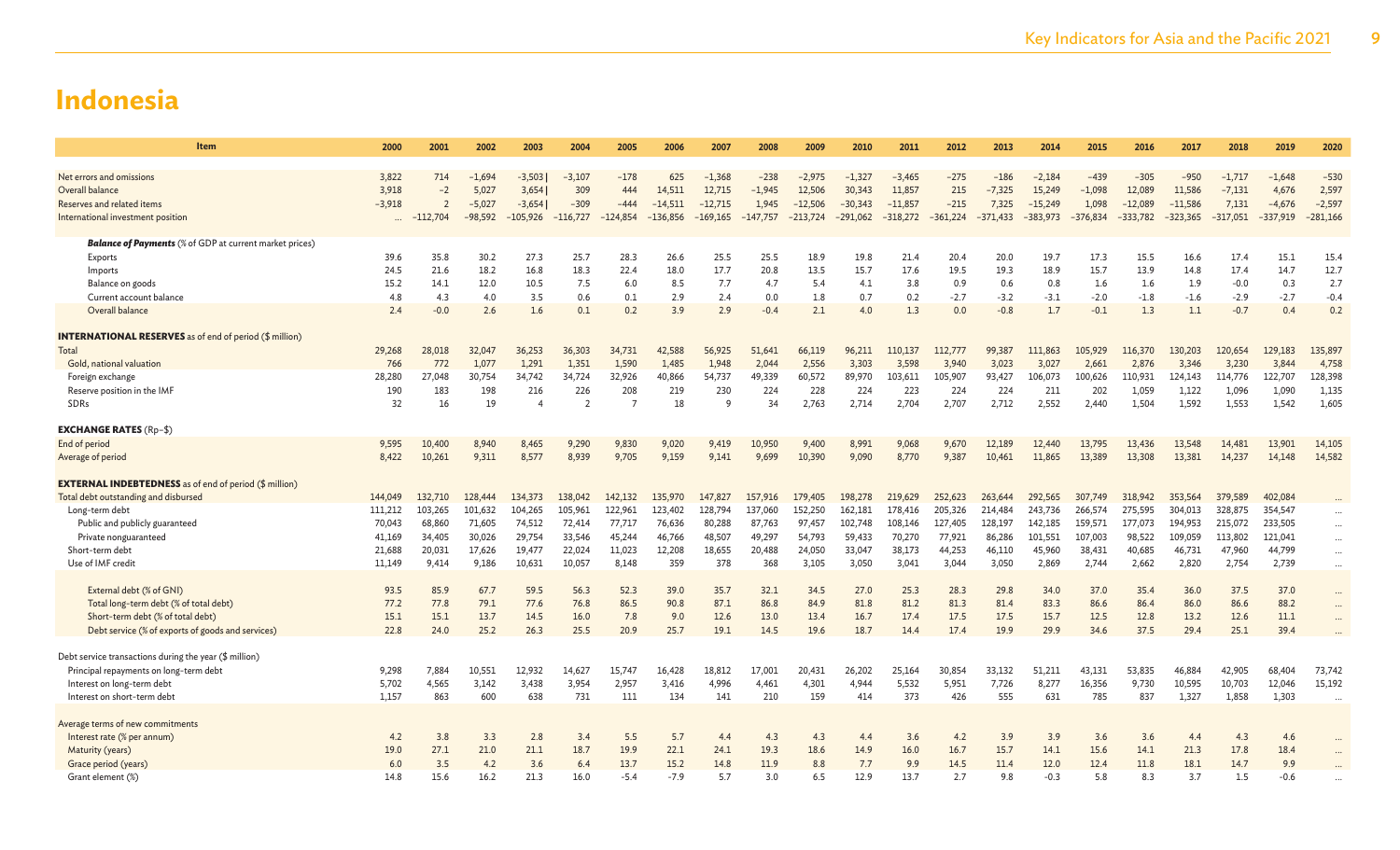... = data not available; | = marks break in the series; - = magnitude equals zero; \* = provisional, preliminary, estimate, budget figure; 0 or 0.0 = magnitude is less than half of unit employed; \$ = United States dollars; GDP = gross domestic product; GNI = gross national income; IMF = International Monetary Fund; km<sup>2</sup> = square kilometer; kWh = kilowatt-hour; L = liter; NPISHs = nonprofit institutions serving households; Rp = rupiah; SDRs

a Projections based on census or survey figures, except for 2000 and 2010, which are the actual figures from population census.

- b For 2000–2011, data refer to wholesale and retail trade; repair of motor vehicles and motorcycles; and accommodation and food service activities.
- c For 2000–2011, data refer to transportation and storage, and information and communication.
- d For 2000–2011, combined with wholesale and retail trade; repair of motor vehicles and motorcycles.
- e For 2000–2011, combined with transportation and storage.
- f For 2010 onward, data are based on the 2008 System of National Accounts. Base year was also changed from 2000 to 2010.
- g Includes expenditures of NPISHs.
- h For 2000–2009, includes expenditures of NPISHs.
- i Derived from balance-of-payments data.
- j For 2006 onward, data were derived using the conversion factor of 1 metric ton = 7.33 barrels, 1 ton = 41.868 terajoules, 1 million standard cubic feet (MMscf) = 1.05 terajoules, and 1 Million British Thermal Units (MBTU
- k For 2000-2002, data refer to the consumer price index (CPI) for 43 cities; for 2003-2007, 45 cities; for 2008-2013, 66 cities; for 2014-2018, 82 cities; and for 2019-2020, 90 cities. For 2019-2020, the CPI commodity grou based on the 2018 Classification of Individual Consumption According to Purpose.
- 1 For 2000-2018, data refer to Indonesia's CPI group "Foodstuff" consisting of cereals, cassava, and related products; meat and related products; fresh fish; preserved fish; eggs, milk, and related products; vegetables; be spices; fats and oils; and other food items: the group does not include alcoholic and nonalcoholic beverages. For 2019-2020, data refer to food, beverages, and tobacco: both alcoholic and nonalcoholic beverages are include
- m For 2000–2018, data refer to Indonesia's CPI group "Prepared Food, Beverages, and Tobacco Products", which includes alcoholic and nonalcoholic beverages. For 2019–2020, data are included in food and nonalcoholic beverages.
- n For 2000–2018, data refer to Indonesia's CPI group "Housing, Water, Electricity, Gas, and Fuel", which includes household equipment and household operation.
- o For 2000–2018, data refer to Indonesia's CPI group "Transport, Communication, and Financial Services".
- p For 2019–2020, data refer to food and beverage providers and restaurants.
- q For 2000–2018, miscellaneous goods and services are distributed into the other commodity groups and/or subgroups.
- r For 2013, change of the wholesale price index was estimated by rebasing January–October 2013 and 2012 data to 2005.
- s Refers to broad money aggregate M2.
- t Refers to time deposits in deposit money banks (weighted average).

u For 2000–2003, follows the IMF's Balance of Payments Manual (fifth edition). For 2004 onward, follow's the IMF's Balance of Payments and International Investment Position Manual (sixth edition).

#### **Sources:**

| Population                    |                                          | Government of Indonesia, Badan Pusat Statistik (BPS). Official communication, 17 March 2021; past communication.                                              |
|-------------------------------|------------------------------------------|---------------------------------------------------------------------------------------------------------------------------------------------------------------|
|                               | Urban population (% of total population) | United Nations (UN). World Urbanization Prospects: The 2018 Revision, Online Edition. https://esa.un.org/unpd/wup/Country-Profiles/ (accessed 15 April 2021). |
| Labor Force                   |                                          | BPS. Official communication, 17 March 2021; past communication.                                                                                               |
| <b>National Accounts</b>      |                                          | BPS. Official communication, 17 March 2021; past communication.                                                                                               |
| <b>Production Indexes</b>     |                                          |                                                                                                                                                               |
| Agriculture<br>Manufacturing; |                                          | BPS. Official communication, 17 March 2021; past communication.                                                                                               |
| Energy                        |                                          |                                                                                                                                                               |

| Crude Petroleum | BPS. Official communication, 17 March 2021; past communication.                                                                                                                                          |
|-----------------|----------------------------------------------------------------------------------------------------------------------------------------------------------------------------------------------------------|
| Consumption     | For 2001–2004: UN. Energy Statistical Yearbook 2004; past issues.                                                                                                                                        |
| Coal            | For 2000–2010 and 2013–2019: BPS. Official communication, 17 March 2021; past communication.<br>For 2011-2012: Government of Indonesia, Ministry of Energy and Mineral Resources. http://www.esdm.go.id. |
| Natural gas     | BPS. Official communication, 17 March 2021; past communication.                                                                                                                                          |